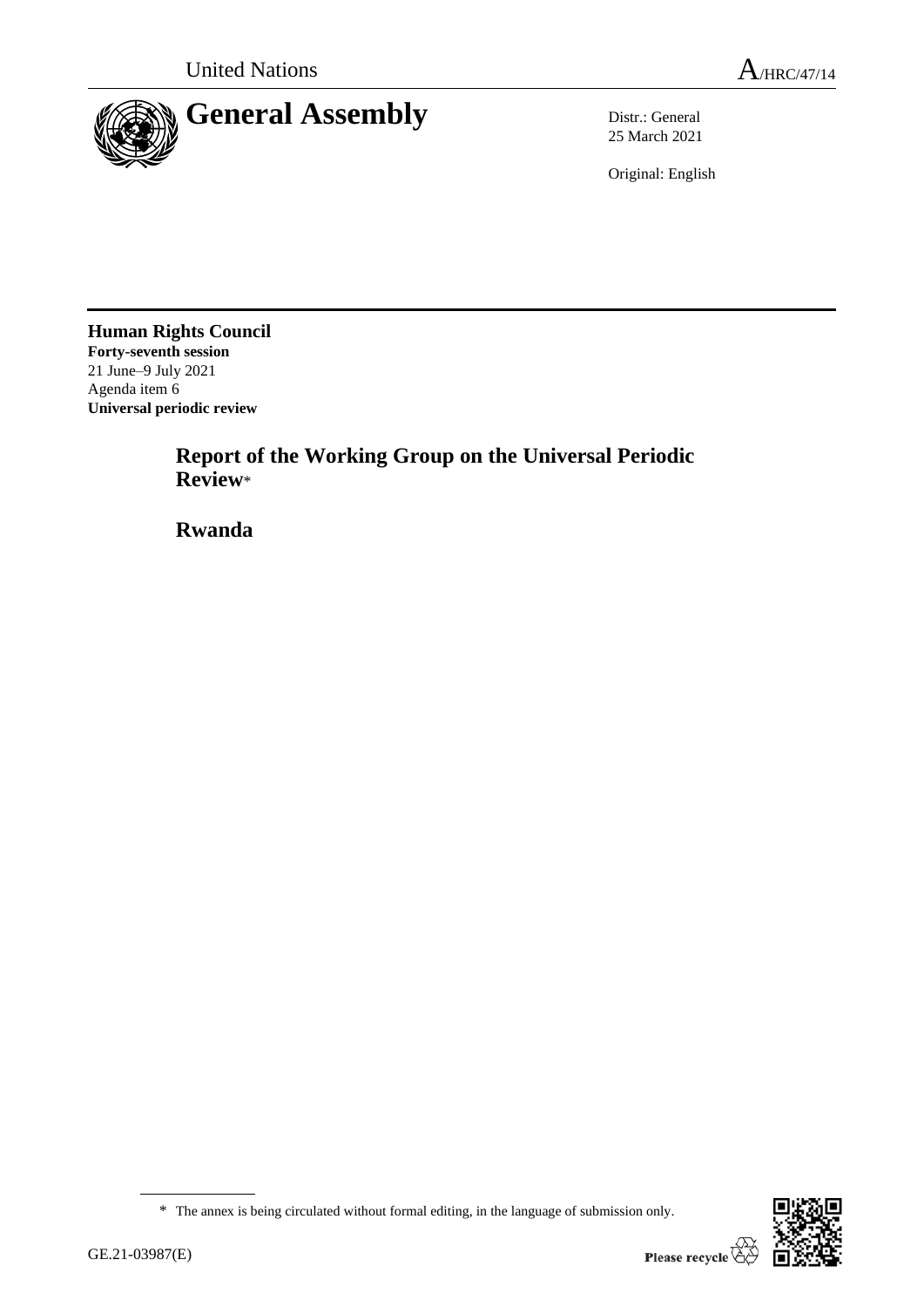## **Introduction**

1. The Working Group on the Universal Periodic Review, established in accordance with Human Rights Council resolution 5/1, held its thirty-seventh session from 18 January to 8 February 2021. The review of Rwanda was held at the 12th meeting, on 25 January 2021. The delegation of Rwanda was headed by the Minister of Justice and Attorney General, Johnston Busingye. At its 17th meeting, held on 29 January 2021, the Working Group adopted the report on Rwanda.

2. On 12 January 2021, the Human Rights Council selected the following group of rapporteurs (troika) to facilitate the review of Rwanda: Bangladesh, Poland and Togo.

3. In accordance with paragraph 15 of the annex to Human Rights Council resolution 5/1 and paragraph 5 of the annex to Council resolution 16/21, the following documents were issued for the review of Rwanda:

A national report submitted/written presentation made in accordance with paragraph 15 (a);<sup>1</sup>

(b) A compilation prepared by the Office of the United Nations High Commissioner for Human Rights (OHCHR) in accordance with paragraph 15 (b);<sup>2</sup>

(c) A summary prepared by OHCHR in accordance with paragraph 15 (c).<sup>3</sup>

4. A list of questions prepared in advance by Belgium, Canada, Germany, Liechtenstein, Slovenia, Panama, Sweden, the United Kingdom of Great Britain and Northern Ireland and the United States of America were transmitted to Rwanda through the troika. These questions are available on the website of the universal periodic review.

## **I. Summary of the proceedings of the review process**

### **A. Presentation by the State under review**

5. The delegation stated that Rwanda was committed to the universal periodic review mechanism. The national report had been prepared following inclusive and wide-ranging consultations with all stakeholders.

6. During the period under review, eight periodic reports had been submitted to the United Nations treaty bodies and African Union human rights mechanisms. In September 2020, Rwanda adopted a law approving accession to the Marrakesh Treaty to Facilitate Access to Published Works for Persons Who Are Blind, Visually Impaired or Otherwise Print Disabled (Law No. 013/2020 of 7 September 2020).

7. The Penal Code had been revised and, inter alia, decriminalized all press-related offences, including defamation, expanded the provisions for access to safe, legal abortions and repealed the provisions on solitary confinement. The law regulating the National Commission for Human Rights had been amended to appoint the Commission as the national preventive mechanism against torture. The mechanism had become operational.

8. In 2018, a new law on the prohibition and punishment of "genocide ideology" and related crimes had been enacted. The 1994 genocide against the Tutsi continued to be commemorated. The reintegration and rehabilitation of persons who had been convicted for genocide and who had served their sentences had remained a priority and the *Ndi Umunyarwanda* (I am Rwandan) programme had continued to be implemented to emphasize unity.

<sup>1</sup> A/HRC/WG.6/37/RWA/1.

<sup>2</sup> A/HRC/WG.6/37/RWA/2.

<sup>3</sup> A/HRC/WG.6/37/RWA/3.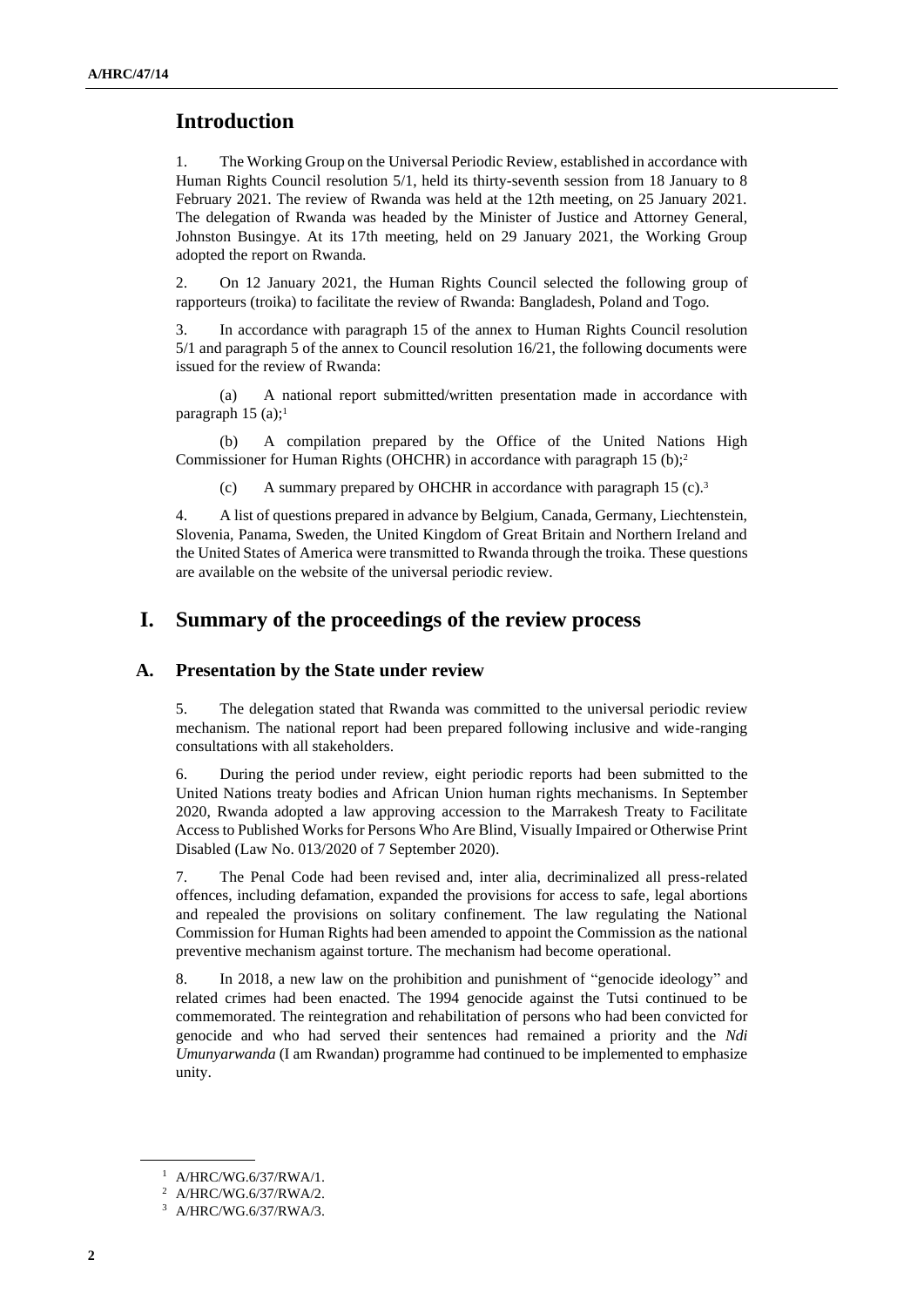9. A few important institutions had been created, including the Rwanda Investigation Bureau and the Court of Appeal. The jurisdiction of the Supreme Court had been expanded to include, inter alia, consideration of the constitutionality of laws and cases of public interest.

10. In 2016, an integrated electronic case management system had been introduced, which had improved access to justice and service delivery. In 2020, an electronic system for the online auction of property in execution of court orders had been launched. A new anticorruption law had been adopted. The independence of the judiciary had been ranked relatively high regionally and globally by independent agencies. There had been no so-called political trials and no one had been prosecuted merely for being a politician, journalist or human rights defender.

11. The freedoms of opinion, expression, the press, association and peaceful assembly had been enshrined in the Constitution. Media space had been expanded, resulting in an increase in the number of radio and television stations and of registered print and online media organizations.

12. To reduce the relatively large prison population, options for non-custodial sentences and alternatives to the typical criminal justice processes were being studied. A new prison had been built and three existing prisons had been renovated. Nine new detention police stations had been built and 64 had been renovated. In addition, community service had been adopted as a sentence and the options for bail had been expanded with the introduction of electronic bracelets. Since 2015, 9,442 inmates had been released on parole and presidential pardons had been granted to 110 inmates. While female inmates had been successfully separated from male inmates and minors from adults in prisons, efforts were still under way to separate minors from adults in police custody. There were also separate prison facilities for civilian convicts and military convicts. All facilities complied with relevant international minimum standards and there were no unofficial detention centres.

13. The law governing persons and family, which had been adopted in 2016, gave men and women equal household responsibilities. A new law governing matrimonial regimes, donations and succession, also adopted in 2016, guaranteed equal treatment of children in succession. Women continued to enjoy fair representation in decision-making positions both at the national and local levels and in the private sector.

14. As education had been considered an important investment in the country's growth and development, the budget allocated for education had increased. The Special Needs and Inclusive Education Policy and its implementation plan had been adopted in 2019. Investment in education infrastructure and staff, as well as Internet connectivity, had been significantly increased in schools. Measures had been adopted to mitigate the impact of the coronavirus disease (COVID-19) pandemic on access to education, including the building of new classrooms to enable social distancing when schools reopened. Of the planned 22,505 classrooms, 96 per cent had since been completed.

15. During the period under review, there had been a shift from paper-based to web-based birth registration. Birth registration had increased from 56 per cent in 2015 to 89 per cent in 2019. Starting in 2020, births and deaths could be registered at health facilities. The period to register births had been extended from 15 to 30 days, and the issuance of birth certificates had become mandatory.

16. Strong legal, policy and institutional frameworks had been put in place to continue to protect the rights of children and ensure that perpetrators of sexual violence, trafficking in children and unlawful child labour were brought to justice.

17. In 2018, the law on human trafficking (Law No. 51/2018 of 13/08/2018) was adopted. Capacity-building sessions for law enforcement officers had been held, which had resulted in an increase in the rate of convictions for trafficking in persons.

18. Between 2016 and 2019, there had been a decrease in the unemployment rate of men, women and youth.

19. Comprehensive policies and strategies had been developed to end hunger, achieve food security and improve nutrition. Agriculture had grown on average by 6 per cent each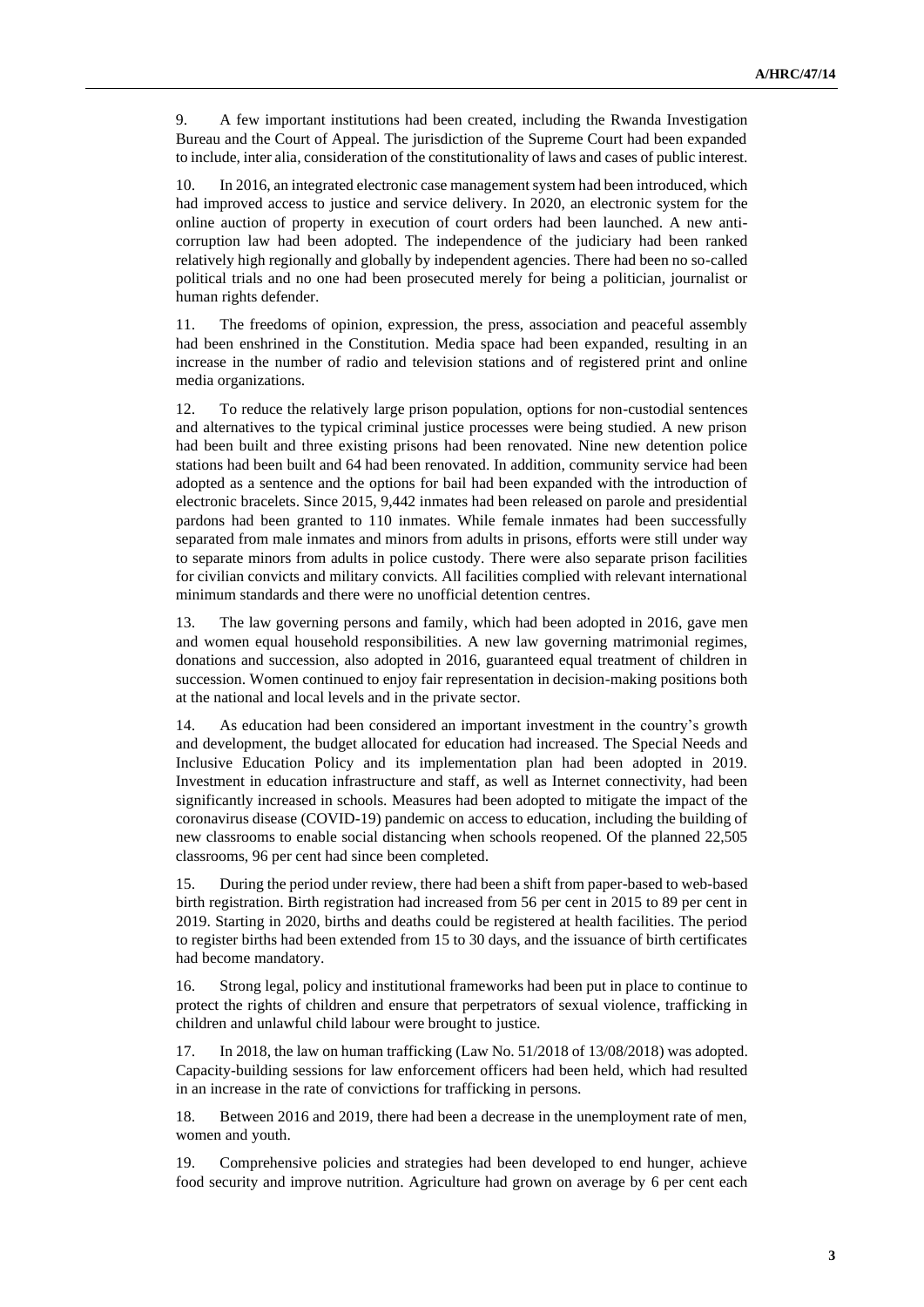year over the past decade. The Government had continued to invest in achieving the full realization of the human right to water and sanitation.

20. There had also been continued investment in the health sector, with spending exceeding the 15 per cent required under the Abuja Declaration on HIV/AIDS, Tuberculosis and Other Related Infectious Diseases. Public and private health facilities had increased from 1,285 in 2016 to 1,735 in 2019. The use of drones had been introduced to deliver blood, particularly in rural areas. By the end of the fiscal year 2018/19, the coverage of the community-based health insurance scheme had been extended to 79 per cent of the population. In 2019, the modern contraceptive prevalence rate was 53.1 per cent.

21. Rwanda was firmly committed to maintaining an open-door policy towards refugees and had concluded a memorandum of understanding with the Office of the United Nations High Commissioner for Refugees and other stakeholders in that regard.

22. The response to the COVID-19 pandemic had been flexible, swift, consistent, open and participatory, not only leading Rwanda to deal effectively with the virus but also minimizing the impact of the pandemic on human rights. Despite the efforts made, COVID-19 remained prevalent in Rwanda.

#### **B. Interactive dialogue and responses by the State under review**

23. During the interactive dialogue, 99 delegations made statements. Recommendations made during the dialogue are to be found in section II of the present report.

24. The Bahamas commended Rwanda for revising the Constitution and noted legislative reforms, including the adoption of a revised Penal Code and counter-terrorism legislation.

25. Barbados noted the measures that had been taken to strengthen legislation, expand fundamental freedoms and mitigate climate change.

26. Belgium expressed its appreciation for the progress that had been made in implementing the recommendations from the previous review.

27. Botswana appreciated the National Gender Policy and the strategic plan for its implementation but stressed the ongoing prevalence of sexual and gender-based violence.

28. Brazil encouraged Rwanda to combat gender-based violence and to re-engage with the African Court on Human and Peoples' Rights.

29. Bulgaria noted the progress that had been made in reducing poverty and child mortality and improving access to inclusive education and health services, among others.

30. Burkina Faso welcomed the measures that had been taken to prevent sexual and gender-based violence.

31. Cameroon commended Rwanda for the efforts it had taken to promote human rights and fundamental freedoms.

32. Canada welcomed the progress that had been made in addressing gender equality. It called for independent investigations into all alleged cases of enforced disappearance.

33. Chad noted the expansion of the mandate of the National Commission for Human Rights to also serve as the national preventive mechanism.

34. Chile noted the first national human rights action plan and initiatives concerning gender equality, women's empowerment and gender-based violence.

35. China commended Rwanda for the measures it had taken in relation to development, women, children and persons with disabilities, among others.

36. Costa Rica made recommendations.

37. Côte d'Ivoire congratulated Rwanda for revising the Constitution to include a chapter on human rights and fundamental freedoms.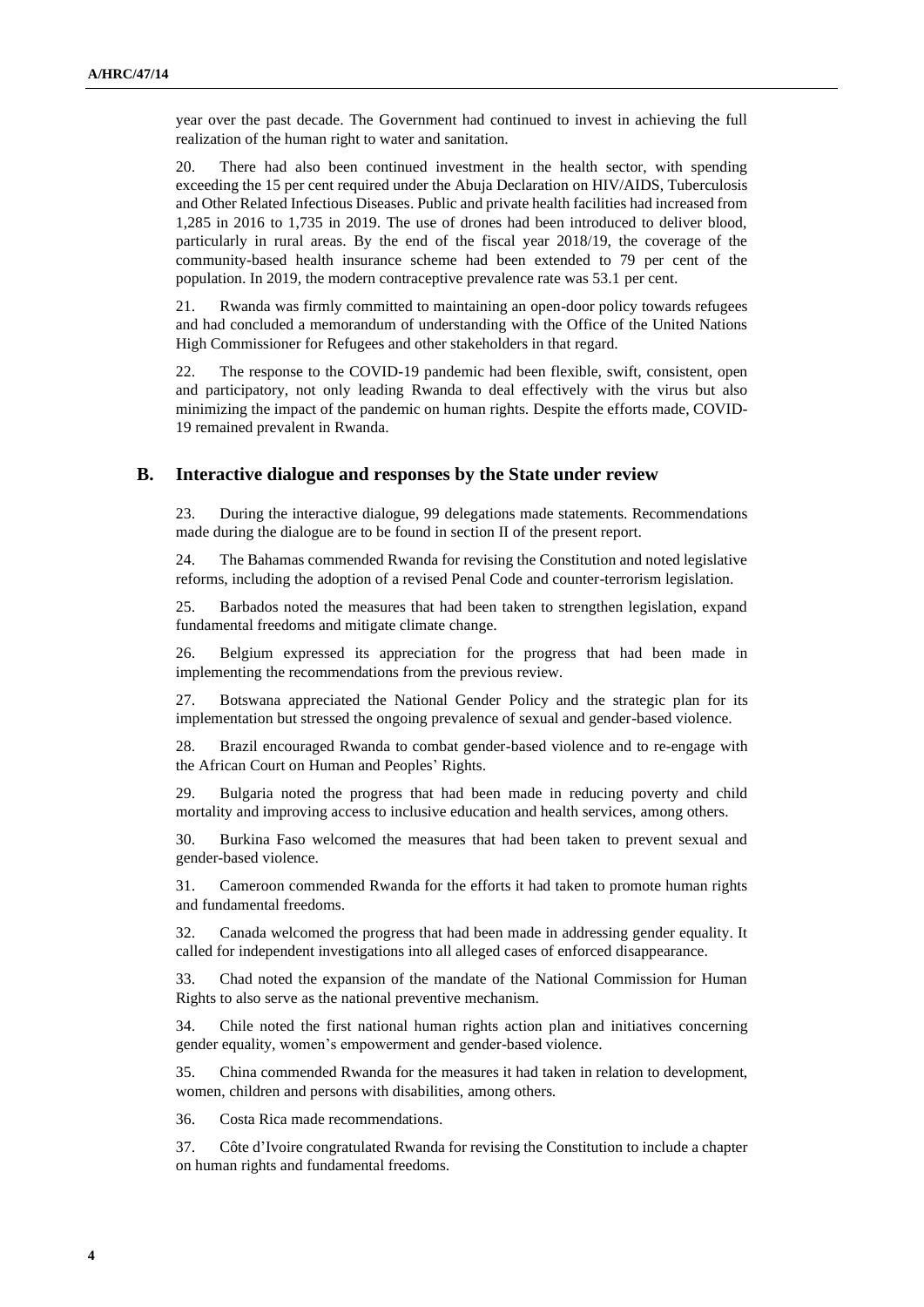38. Croatia expressed concern about the prevalence of sexual and gender-based violence and teenage pregnancy. It called for the harmonization of relevant legislation with the Convention on the Rights of Persons with Disabilities.

39. Cuba acknowledged the progress that had been made in relation to gender equality and women's empowerment.

40. Cyprus noted the legislation on gender equality and women's empowerment and the policy framework on freedom of expression.

41. Czechia welcomed the implementation of the recommendations it had made during the previous review but noted that other recommendations had yet to be implemented.

42. The Democratic Republic of the Congo welcomed the ratification of the Optional Protocol to the Convention against Torture and Other Cruel, Inhuman or Degrading Treatment or Punishment and the International Covenant on Economic, Social and Cultural Rights.

43. Denmark expressed concern about allegations of arbitrary detention and torture in detention facilities and urged Rwanda to facilitate the resumption of the visit by the Subcommittee on Prevention of Torture and Other Cruel, Inhuman or Degrading Treatment or Punishment.

44. Djibouti welcomed the commitment to reducing poverty and the measures that had been taken in the areas of education, health and housing.

45. Egypt noted the progress that had been made in relation to education, access to justice and reconciliation.

46. Ethiopia commended Rwanda for its national human rights action plan, its mechanism for eliminating gender-based violence and its special needs education policy.

47. Fiji noted the steps taken to address gender-based violence, including the establishment of a centre to assist victims.

48. Finland welcomed the engagement of Rwanda in the universal periodic review process.

49. France noted the strengthening of the institutional framework on human rights. It was concerned about the violation of civil and political rights.

50. Gabon welcomed the efforts that had been taken to eliminate sexual violence and to guarantee children with disabilities equal access to adequate social and health services.

51. Georgia welcomed the policy for refugees and asylum seekers, despite the closure of the borders to contain the COVID-19 pandemic, and noted the initiatives to combat genderbased violence and human trafficking.

52. Germany noted the opening up of space for political and critical dialogue and expressed concern about restrictions on the media and the rising levels of undernourishment.

53. Ghana commended the commitment of the Government of Rwanda to respecting human rights and the increase in women's representation in higher decision-making positions.

54. Haiti noted the efforts made to improve living standards and access to health care and to develop an information economy.

55. The Holy See welcomed the revision of the Constitution and the efforts made to advance fundamental human rights.

56. Honduras welcomed the ratification of the Optional Protocol to the Convention against Torture and Other Cruel, Inhuman or Degrading Treatment or Punishment.

57. Iceland welcomed the steps outlined in the national report and hoped they would continue to be implemented.

58. India noted the revision that had been made to the Constitution, including the introduction of a separate chapter on human rights.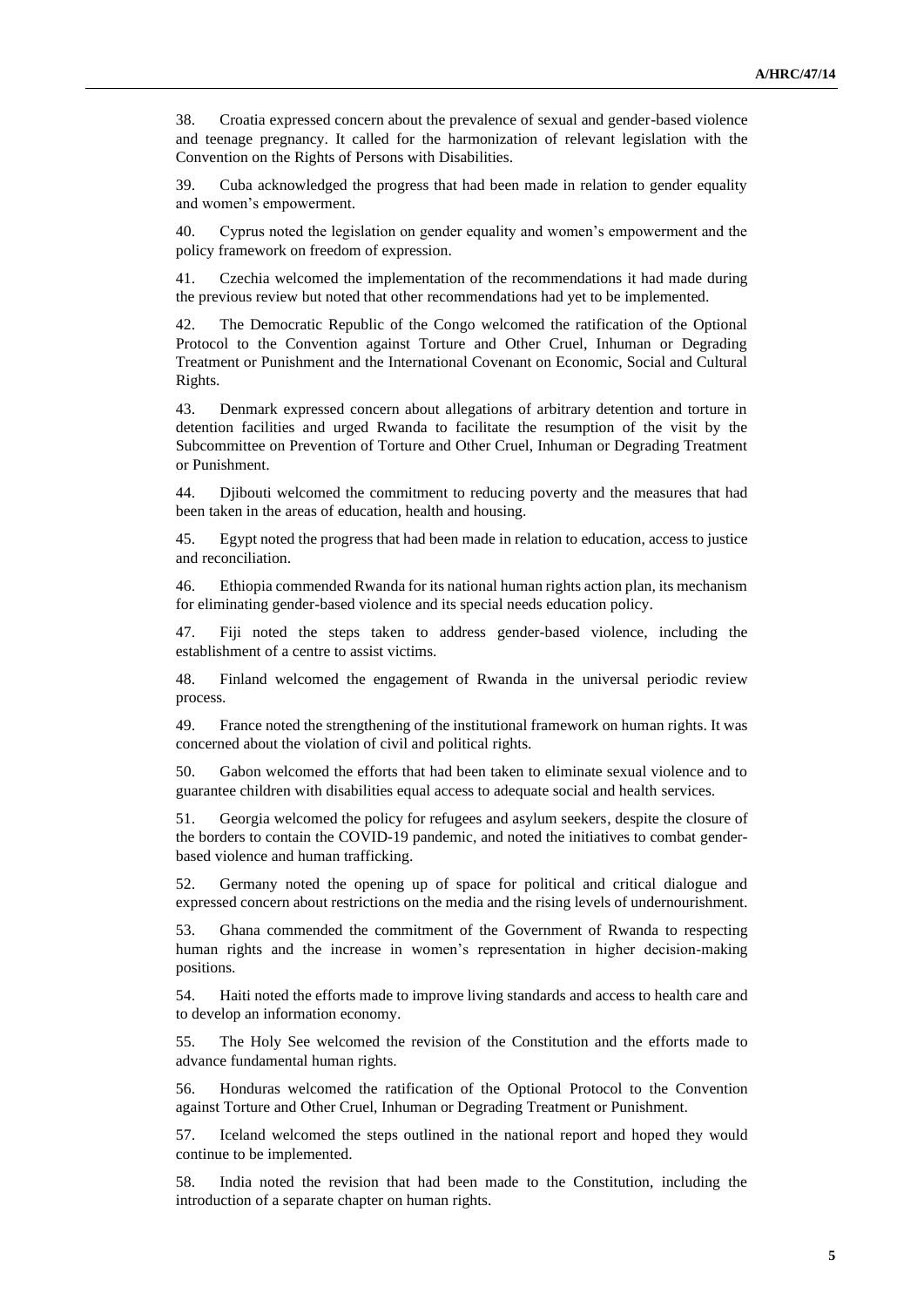59. Indonesia commended Rwanda for introducing, in the revised Constitution, a separate chapter on human rights, and for adopting a national human rights action plan.

60. The Islamic Republic of Iran thanked Rwanda for the presentation of its national report.

61. Iraq commended Rwanda, inter alia, for the legislative and executive measures that had been taken to promote human rights.

62. Ireland acknowledged the efforts made to advance human rights. It called for an investigation into all allegations of extrajudicial killings.

63. Israel noted the efforts that had been made since the previous review, particularly regarding gender equality. It commended Rwanda for the 22,000 additional classrooms in 2020.

64. Italy noted the efforts made to ensure gender equality and promote women's empowerment and participation in decision-making in all sectors.

65. Japan appreciated the steps taken to promote freedom of expression and gender equality in various sectors.

66. Kenya noted the revision of the Constitution and the inclusion of a chapter on human rights and fundamental freedoms.

67. Latvia thanked Rwanda for the presentation of its national report.

68. Lesotho noted that Rwanda had honoured its reporting obligations to the relevant treaty bodies.

69. Libya commended Rwanda for the progress made in various fields, particularly in health and education.

70. Lithuania noted the determination of Rwanda to improve the human rights situation in the country.

71. Malaysia hoped that the gender-based violence information management system would soon be launched and that additional efforts would be made to ensure the right to an inclusive education.

72. Maldives noted the efforts made to promote human rights, particularly in relation to gender equality and to closing the gender pay gap.

73. Mali welcomed the introduction of an electronic birth registration system and the efforts made to improve the conditions of detention.

74. Malta welcomed the adoption of the first national human rights action plan and the steps taken to promote gender equality.

75. Mauritius commended Rwanda on the institutional reforms it had adopted to improve the effectiveness of the National Commission for Human Rights.

76. Mexico thanked Rwanda for the presentation of its national report.

77. Montenegro welcomed the progress that had been made in relation to birth registration.

78. Mozambique noted the steps that had been taken to ensure gender equality.

79. Myanmar noted the increase in primary school enrolment and the decrease in unemployment.

80. Namibia noted the positive measures that had been introduced since the previous review, particularly in relation to gender equality and the empowerment of women.

81. Nepal noted the efforts that had been made to reduce poverty, generate employment and reduce malnutrition among children, among others.

82. The Netherlands remained concerned about reports of enforced disappearance, which were not always followed up on by the Government.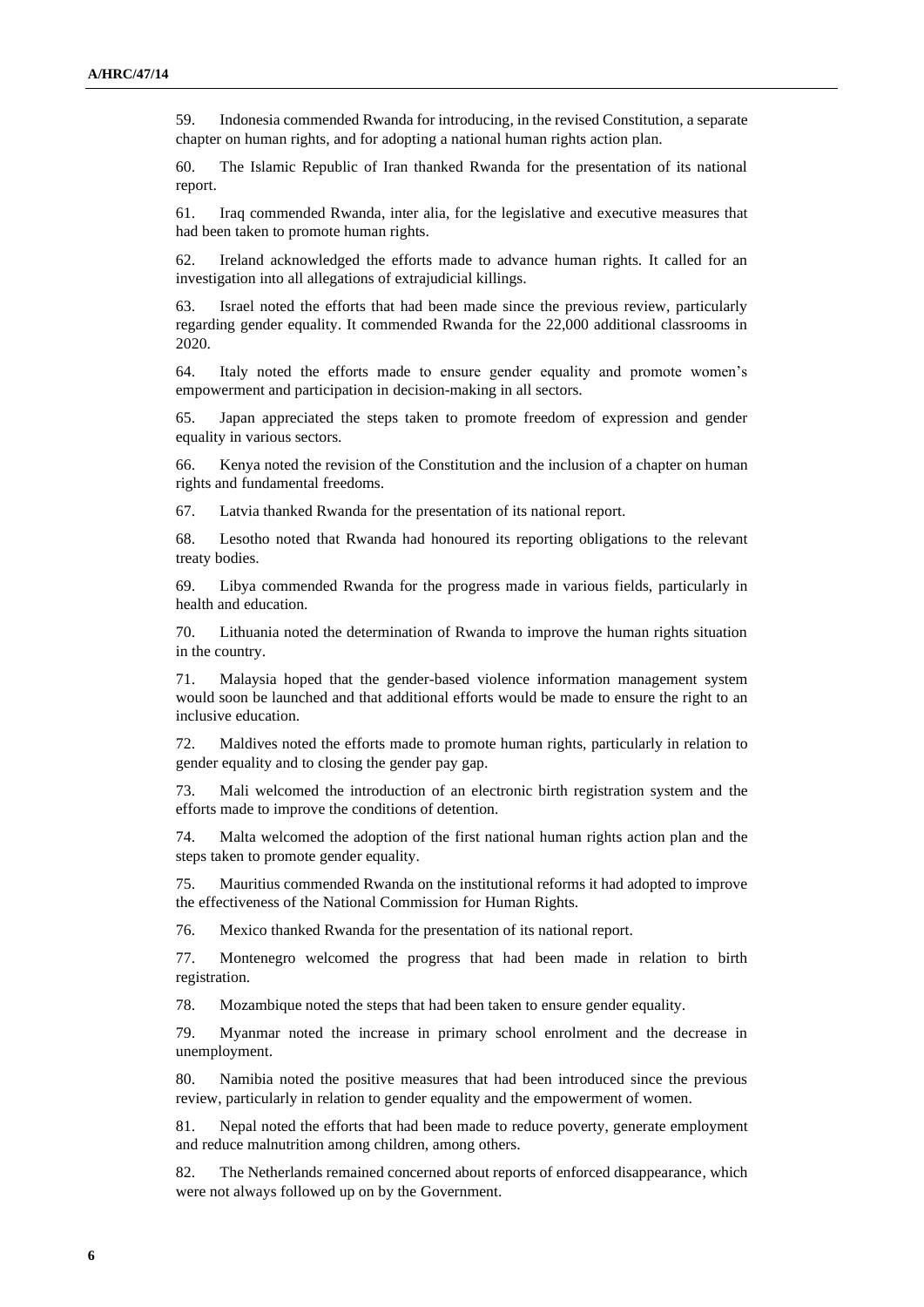83. Nigeria commended Rwanda on both its determination to combat human trafficking and its efforts to ensure women's empowerment.

84. Norway remained concerned about the interpretation and implementation of legislation in relation to the freedoms of expression, assembly and association, and the protection of human rights defenders.

85. Oman noted that, in the national report, Rwanda had highlighted its keen interest in protecting human rights.

86. Pakistan noted the efforts made to ensure the right to education, in particular the substantive budget increases and the steps taken to develop infrastructure.

87. Paraguay welcomed the initiatives aimed at promoting gender equality, ensuring universal access to primary education, preventing genocide and combating human trafficking.

88. The delegation of Rwanda stated that Rwanda had an agenda to ensure the rights of women and children. Corporal punishment had been prohibited in law and alleged cases were being investigated and those allegedly responsible were being prosecuted. Vigilance had been maintained to combat the abuse of former street children in transit centres and to ensure that such centres were well governed and offered rehabilitation to affected children. Combating gender-based violence and poverty had been areas of high priority and various programmes and policies had been introduced in that regard. Training had been provided to law enforcement officials with a view to combating trafficking in persons, particularly young girls. Programmes had been introduced to address discrimination based on age, gender and sexuality. Efforts had been made to integrate vulnerable people and historically marginalized communities, including the Batwa, into mainstream society; those efforts had thus far been successful. The improvement of health services was on the Government's agenda and was considered a priority.

89. Resources had been directed towards ensuring the promotion and protection of civil and political rights. Despite the COVID-19 pandemic, access to justice had continued using online platforms.

90. There were no minority religions. All faith-based organizations were welcome to register as such and the registration process had been shortened from six to two months.

The law regulating civil society and international and local non-governmental organizations (NGOs) was currently under review. The legal environment had improved to enable civil society to become stronger and to facilitate the registration of NGOs. Human rights defenders and activists received protection under the law and their work was respected.

92. The Philippines noted the adoption of a national human rights action plan and a law against human trafficking.

93. Portugal welcomed the overall progress made with regard to improving the legal and institutional framework guaranteeing human rights.

94. Qatar welcomed the Government's commitment to ensuring education for all and to protecting children from sexual violence and exploitation.

95. The Republic of Korea noted the first national human rights action plan and the achievements in mainstreaming gender equality and enhancing women's representation.

96. Romania noted the steps taken to bring the Constitution and legislation in line with international human rights standards but highlighted the need for further improvements.

97. The Russian Federation noted the inclusion of a chapter on human rights in the Constitution and the establishment of a court of appeal.

98. Senegal noted the Constitutional reforms, which included a minimum quota for women's representation in elected and decision-making positions.

99. Serbia commended Rwanda for improving human rights standards, including in the education sector.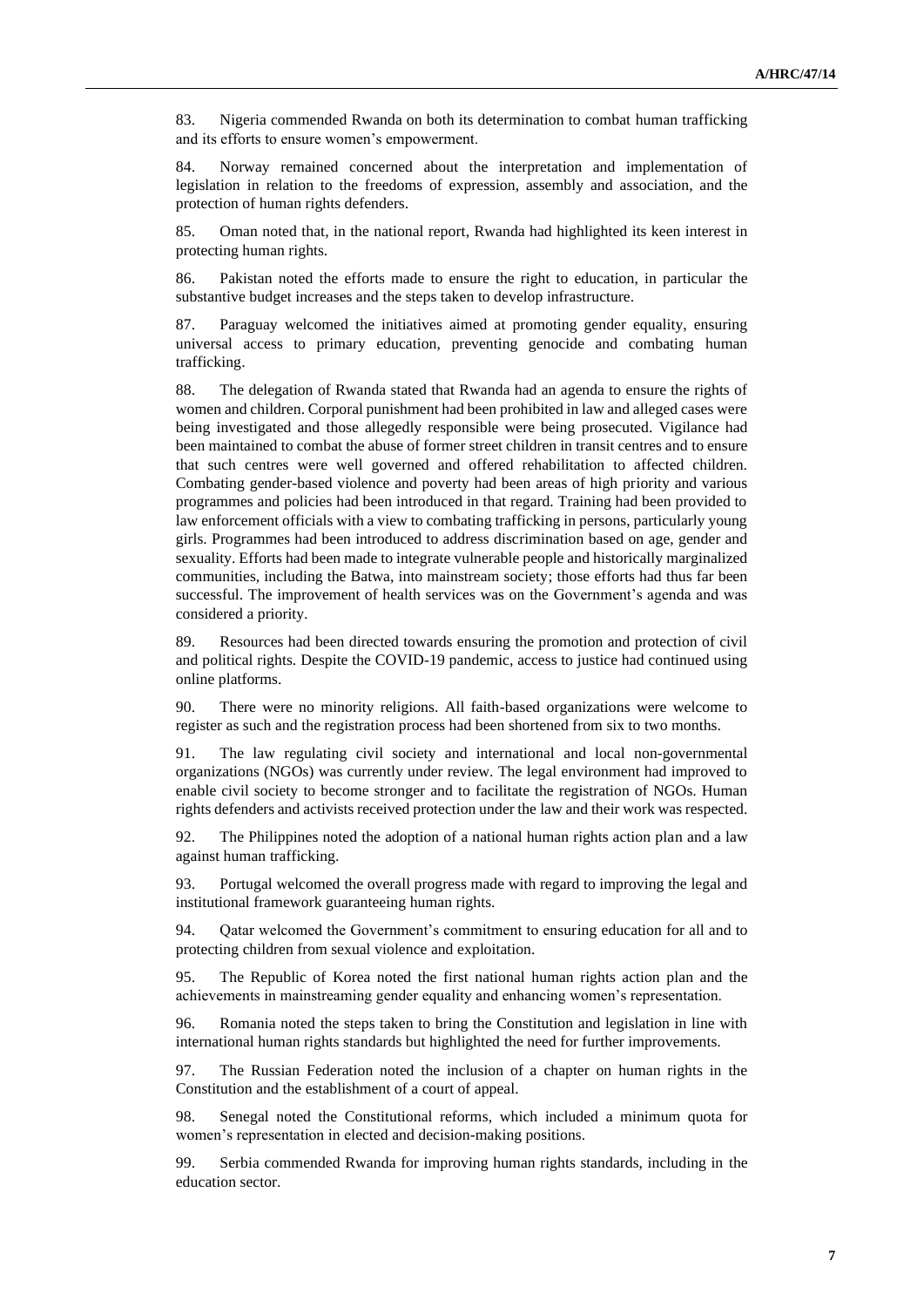100. Sierra Leone noted the adoption and implementation of the first national human rights action plan.

101. Singapore commended Rwanda for its efforts to achieve gender equality and to ensure the right to education, including inclusive education.

Slovenia commended Rwanda for implementing the recommendation from the previous review on adopting a national human rights action plan.

103. Somalia noted the adoption of a chapter on human rights in the Constitution and the strengthened national human rights institutions.

104. Spain noted with regret incidences of forced disappearance, arbitrary and prolonged detention, extrajudicial execution and torture and ill-treatment in detention centres.

105. The Sudan noted the steps that had been taken since the previous review to protect human rights.

106. Sweden highlighted the need to address gender-based violence. It noted the decriminalization of defamation but added that the remaining restrictions on the freedoms of assembly, association and expression needed to be addressed.

107. Switzerland noted the decriminalization of defamation and the improvements in prison conditions.

108. Timor-Leste noted the legislative measures relating to gender equality and the adoption of a new anti-corruption law.

109. Togo welcomed the progress that had been made by Rwanda since the previous review, including the continued good performance in political and economic governance.

110. Tunisia noted with appreciation the measures taken by Rwanda to promote its social protection policies.

111. Turkey commended Rwanda for the steps taken to ensure gender equality and the empowerment of women and highlighted the collaboration of Turkey in the Gender Equality Seal initiative.

112. Uganda noted the adoption of the national human rights action plan and the submission of national reports to treaty bodies.

113. Ukraine commended Rwanda for the progress made in promoting and protecting human rights, including through the adoption of legislation.

114. The United Kingdom of Great Britain and Northern Ireland expressed concern about restrictions to media freedom and civil and political rights and urged Rwanda to model Commonwealth values.

115. The United States of America expressed concern about the limited civic and political space, including restrictions to the right of public assembly.

116. Uruguay noted that the National Commission for Human Rights had regained its A status. It encouraged the international community to support Rwanda through technical cooperation and assistance.

117. The Bolivarian Republic of Venezuela welcomed the efforts made by Rwanda to ensure gender equality and the increase in the education budget.

118. Zambia commended Rwanda for implementing several recommendations from the previous review.

119. Algeria noted with satisfaction the progress made by Rwanda since the previous review.

120. Angola commended for its commitment to the empowerment of women and for efforts to combat corruption and its negative impact on realizing human rights.

121. Argentina made recommendations.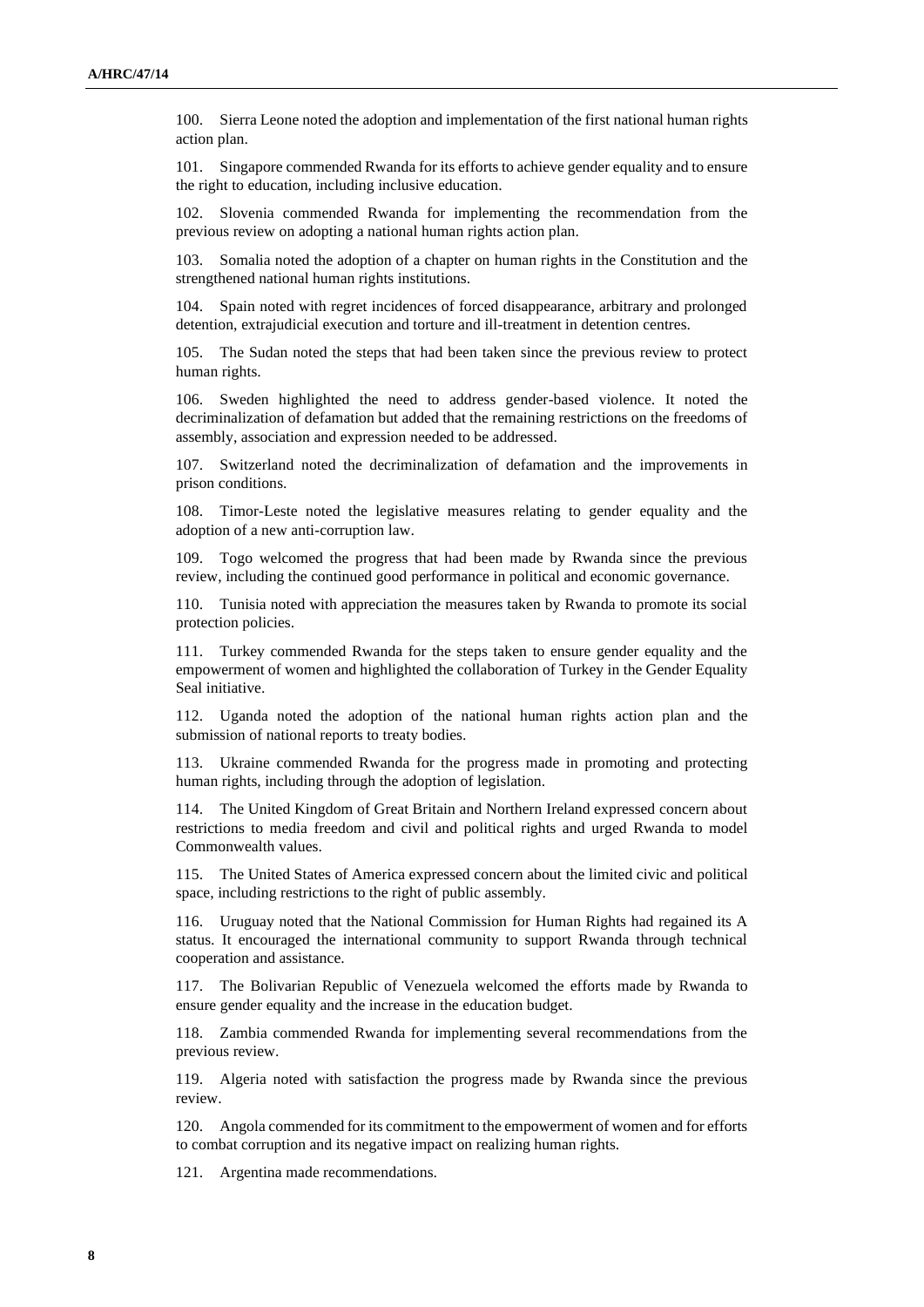122. Armenia commended Rwanda for designating a national preventive mechanism in line with the Optional Protocol to the Convention against Torture and Other Cruel, Inhuman or Degrading Treatment or Punishment.

123. Australia acknowledged the leadership of Rwanda in regional peacekeeping and welcomed legislative revisions to enhance women's sexual and reproductive rights.

124. Austria expressed concern about restrictions to journalists' work and reports of harassment and intimidation of human rights defenders and journalists.

125. Azerbaijan congratulated Rwanda on its national human rights action plan and noted legislative and policy measures aimed at achieving gender equality.

126. Morocco noted the national policies that had been introduced for the benefit of orphans and other vulnerable children.

127. The delegation of Rwanda stated that Rwanda had recognized the need to ensure the political and socioeconomic inclusion of persons with disabilities. Since the previous review, 700 cooperatives of persons with disabilities had been created across the country. Persons with disabilities had been empowered in the education sector to enable them to be competitive in the labour market. National rehabilitation services had been established to help children in need of rehabilitation.

128. The empowerment of women has been the cornerstone of development and was based on the belief that empowering women meant empowering the family and empowering the country. There was a zero-tolerance policy for sexual and gender-based violence.

129. Social health care, particularly community health care, was considered to be important, which is why emphasis had been placed on adherence to the *mutuelle* community insurance scheme. Over 85 per cent of people received coverage under that scheme.

130. Regarding discrimination, the delegation emphasized the government policy of unity, regardless of religion or ethnicity. Government policies did not identify individuals as Batwa, Hutu or Tutsi but, rather, considered everyone as Rwandan.

131. Rwanda did not have any child soldiers. The security forces had scored higher than other institutions with regard to community satisfaction and appreciation, which was an indication of the standards of the security forces.

132. Arbitrary arrest and detention, suspicious death in detention and the excessive use of force were not part of government policy and were recognized as crimes. Whenever they happened, thorough investigations were undertaken. Improvements would continue to be made and there would be continued engagement with partners to address those issues.

133. Rwanda thanked the participating States for their contributions. Most of the recommendations received had been very constructive and the review had provided an opportunity to learn. Rwanda would do its best to implement the recommendations in an inclusive manner.

### **II. Conclusions and/or recommendations**

134. **The recommendations formulated during the interactive dialogue/listed below have been examined by Rwanda and enjoy the support of Rwanda:**

134.1 **Continue efforts to cooperate with the mechanisms of the Human Rights Council (Morocco);**

134.2 **Reinvigorate cooperation with the relevant United Nations treaty bodies and mechanisms (Armenia);**

134.3 **Bring its national legislation into line with the Convention on the Rights of Persons with Disabilities, eliminating the pejorative terms for persons with disabilities which remain in some laws (Chile);**

134.4 **Continue to take steps for the strengthening of national human rights institutions (Pakistan);**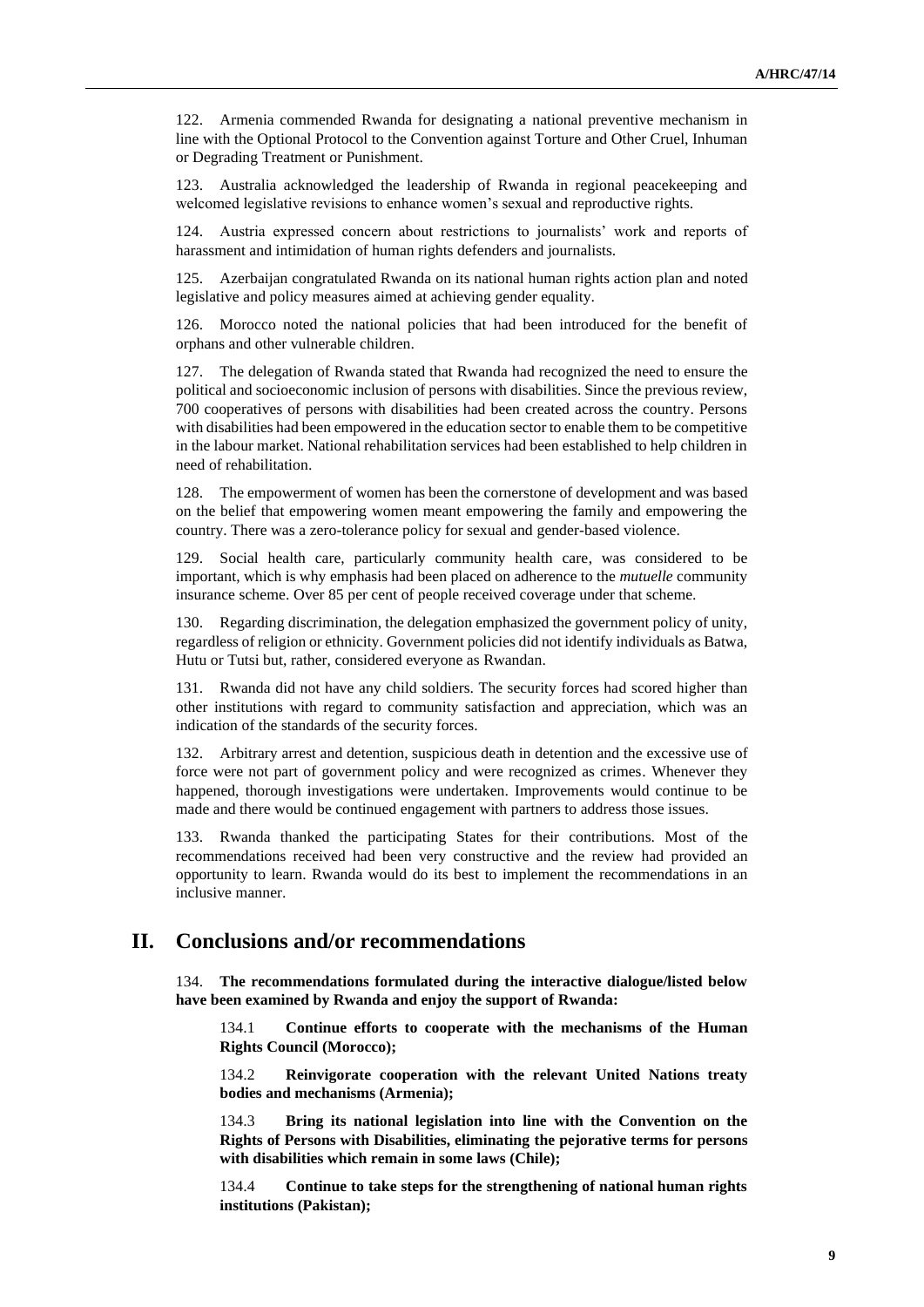134.5 **Continue the efforts made to strengthen national human rights institutions and their role in monitoring the effective implementation of international standards at the national level (Tunisia);**

134.6 **Continue its efforts aimed at raising public awareness of genocide prevention and combating "genocide ideology" (Georgia);**

134.7 **Continue the process of national reconciliation so that all citizens, independently of ethnic or religious background, may be able to contribute to the development of the country in harmony with fundamental human rights (Holy See);**

134.8 **Continue to work on addressing the worrying trend of an increase in genocide denial in Rwanda (Israel);**

134.9 **Continue efforts to invest in human resources within the framework of available capabilities and to promote the capabilities of existing institutions (Libya);**

134.10 **Increase the technical and financial framework to provide support for the most vulnerable people (Mozambique);**

134.11 **Sustain efforts in ensuring the enjoyment of human rights by all, especially persons in vulnerable situations (Nigeria);**

134.12 **Forge ahead with the comprehensive assessment of the implementation of its national human rights action plan (Philippines);**

134.13 **Continue progress in the promotion of civil and political rights (Cameroon);**

134.14 **Emphasize the strengthening of economic, social and cultural rights, and the right to have work (Cameroon);**

134.15 **Increase the awareness of the Rwandan population concerning ratified regional and international human rights conventions and instruments, in order for full enjoyment and the recognition of their human rights (Turkey);**

134.16 **Strengthen measures for an effective application of Law No. 43/2013, including in rural areas (Angola);**

134.17 **Take measures to increase efficiency, accountability and transparency in public service delivery (Azerbaijan);**

134.18 **Continue the ongoing efforts to provide compulsory human rights training to police forces in order to avoid excessive use of force (Italy);**

134.19 **Continue efforts aimed at strengthening the process of human rights awareness-raising, education and training of civil society, as well as law enforcement officials, social actors, journalists and trade unions (Algeria);**

134.20 **Criminalize all offences relating to the sale of children, child prostitution and child pornography, in line with the Optional Protocol to Convention on the Rights of the Child on the sale of children, child prostitution and child pornography (Mexico);**

134.21 **Review legal provisions that could discriminate against women by adopting comprehensive anti-discrimination legislation that prohibits discrimination on all grounds and includes direct and indirect discrimination in the public and private spheres, as well as interrelated forms of discrimination against women, in accordance with article 1 of the Convention against All Forms of Discrimination against Women (Argentina);**

134.22 **Continue reforms towards gender equality, especially by enhancing education opportunities for girls from vulnerable households (Armenia);**

134.23 **Strengthen the protection of the human rights of older persons, particularly in the current context of the COVID-19 pandemic (Argentina);**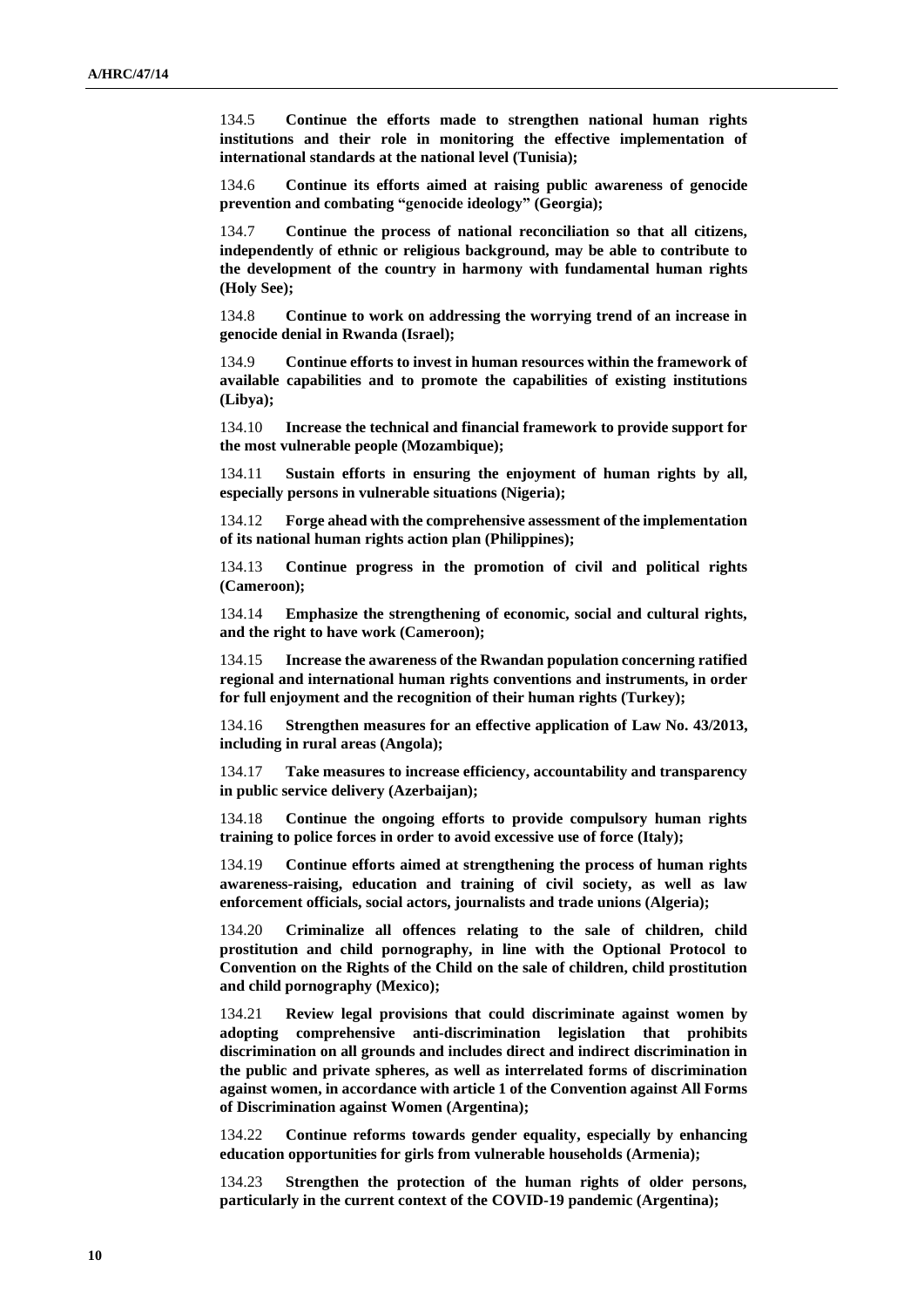134.24 **Continue efforts to integrate vulnerable people into the development process (Cameroon);**

134.25 **Intensify efforts to develop and strengthen the necessary legislative frameworks that address cross-sectoral environmental challenges, including climate change adaptation and mitigation frameworks, and ensure that women, children, persons with disabilities, minority groups and local communities are meaningfully engaged in their implementation (Fiji);**

134.26 **Continue to make necessary preparations to mitigate the likely negative impacts of climate change, especially on agriculture and hydroelectric power (Islamic Republic of Iran);**

134.27 **Work to strengthen national capacities to ensure the effective investigation of allegations of extrajudicial executions, enforced disappearances and torture (Egypt);**

134.28 **Take all necessary measures to combat impunity for the crime of enforced disappearance (Lithuania);**

134.29 **Publish the annual reports of the national preventive mechanism, as required under the national preventive mechanism guidelines, in order to improve transparency of the national preventive mechanism's work (Czechia);**

134.30 **Advance human rights-based training programmes for public service and military officers and the development of community policing initiatives with a view to eradicating the practice of torture and other forms of ill-treatment (Indonesia);**

134.31 **Guarantee legal safeguards for detainees and carry out prompt, impartial and effective investigations of complaints of ill-treatment, arbitrary detention, torture and death of detained people (Costa Rica);**

134.32 **Continue ongoing efforts to improve the penitentiary network, as well as the living conditions of persons deprived of liberty (Cuba);**

134.33 **Bring its prison and detention conditions in line with the United Nations Standard Minimum Rules for the Treatment of Prisoners (the Nelson Mandela Rules) (Denmark);**

134.34 **Adopt the implementing order for the introduction of community service as provided in Law No. 68/2018 and the swift implementation of other alternatives to detention (Netherlands);**

134.35 **Continue its efforts to improve conditions in detention facilities, including the overcrowding issue (Republic of Korea);**

134.36 **Implement adequate safeguards against suicide in detention centres (Somalia);**

134.37 **Continue the efforts made to reduce overcrowding in detention centres and improve the facilities available there (Tunisia);**

134.38 **Continue progress in the promotion and protection of the rights of persons in prison, in particular by improving their conditions of detention (Morocco);**

134.39 **Ensure respect for the independence of the judiciary and guarantee the right of any accused person to a fair trial (France);**

134.40 **Continue to take measures aimed at improving the functioning of the judiciary and the penitentiary system (Russian Federation);**

134.41 **Continue to implement decentralized outreach activities at all levels to facilitate the population, including vulnerable groups, to have access to quality and affordable justice (Maldives);**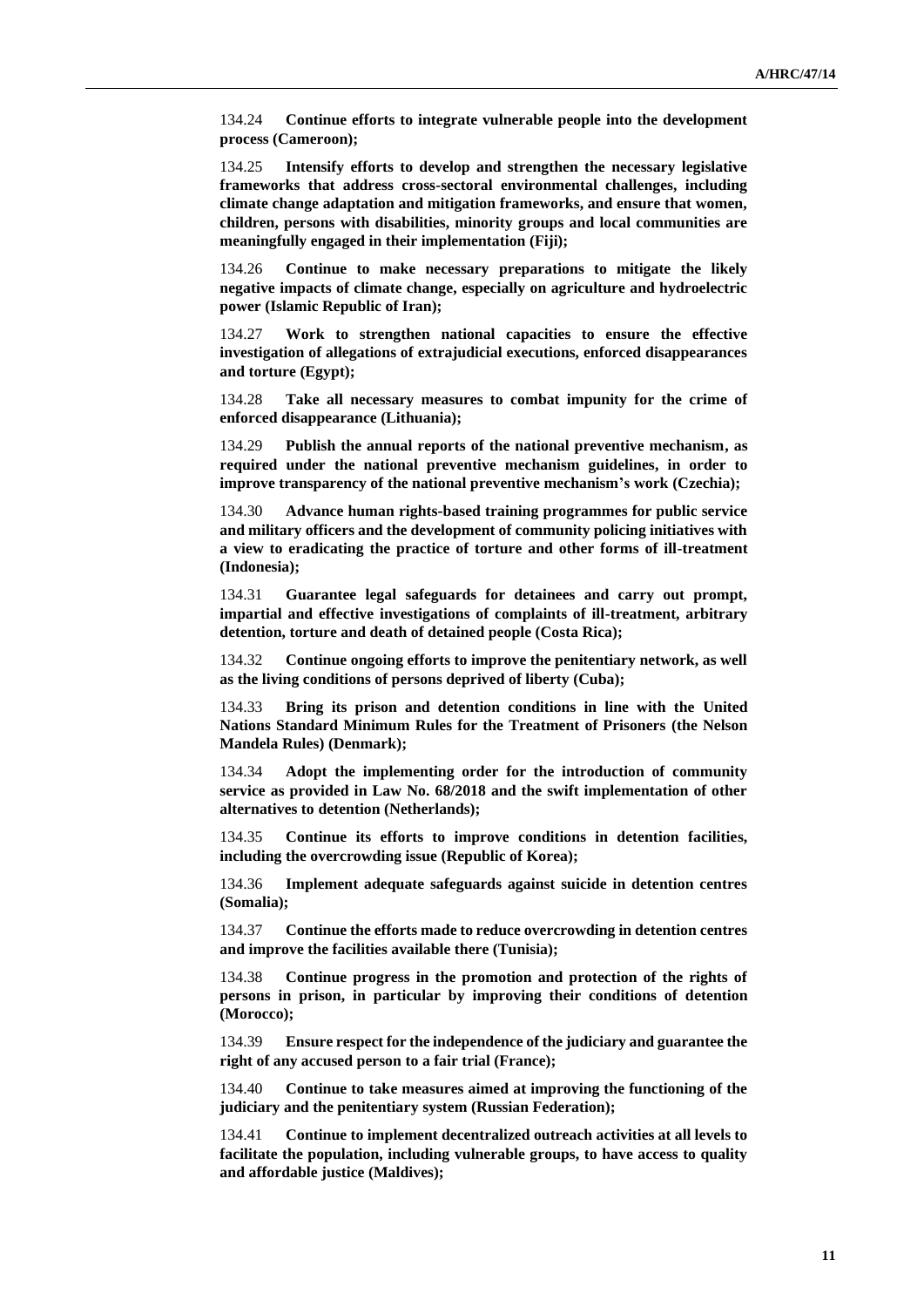134.42 **Continue efforts to ensure access to justice and the fight against corruption (Nigeria);**

134.43 **Consolidate the national capacities to guarantee respect for due process and access to justice for all (Romania);**

134.44 **Ensure that detainees have access to legal counsel (Somalia);**

134.45 **Enforce the protection of all persons' rights to life and liberty by strengthening the independence of the justice system and ensuring no one is convicted on the basis of information extracted under torture or duress (United States of America);**

134.46 **Continue to ensure that all instances of death in custody, including during police arrests and at police stations, are impartially and effectively investigated and that all perpetrators are prosecuted (Fiji);**

134.47 **Promote the right to due process of law for victims of human rights violations and improve capacity-building initiatives in order to strengthen the capacities of judicial stakeholders, including investigators, prosecutors, advocates and judges (Islamic Republic of Iran);**

134.48 **Promote human rights training for law enforcement officers, judges and lawyers and facilitate access to justice for victims of abuses (Brazil);**

134.49 **Ensure the exercise of the rights to freedom of opinion and expression, freedom of the press and freedom of association and peaceful assembly, enshrined in the country's Constitution (Costa Rica);**

134.50 **Strengthen media pluralism and the safety of journalists and human rights defenders by amending the respective legislation to comply with international democratic standards (Czechia);**

134.51 **Strengthen measures to encourage the exercise of an independent media and enhance the enjoyment by all persons of the freedom of opinion and expression, collectively and as individuals (Barbados);**

134.52 **Intensify its efforts to ensure full enjoyment of the rights to freedom of expression, peaceful assembly and association (Ghana);**

134.53 **Revise all the provisions that undermine freedom of expression as well as freedom of assembly and association and effectively protect journalists and media operators against harassment and intimidation (Italy);**

134.54 **Promote and protect the right to freedom of expression and peaceful assembly of all residents of Rwanda (Latvia);**

134.55 **Eliminate from legislation all provisions that undermine freedom of expression and the protection of journalists against harassment and intimidation (Lithuania);**

134.56 **Increase public awareness on media policy and other various laws and regulations in place to expand media freedom (Maldives);**

134.57 **Continue implementing reforms aimed at expanding media freedoms and creating a citizen-centred media to ensure that all individuals fully enjoy the right to freedom of expression (Republic of Korea);**

134.58 **Continue to strengthen the legal system in order to ensure freedom of expression and freedom of assembly and association (Romania);**

134.59 **Continue efforts to guarantee the right of freedom of opinion and expression, including by allowing greater access to independent news outlets (Sudan);**

134.60 **Guarantee the freedoms of assembly, association and expression by, inter alia, increasing the space for dissent and discussion and ensuring a safe and enabling environment for everyone to exercise these rights (Sweden);**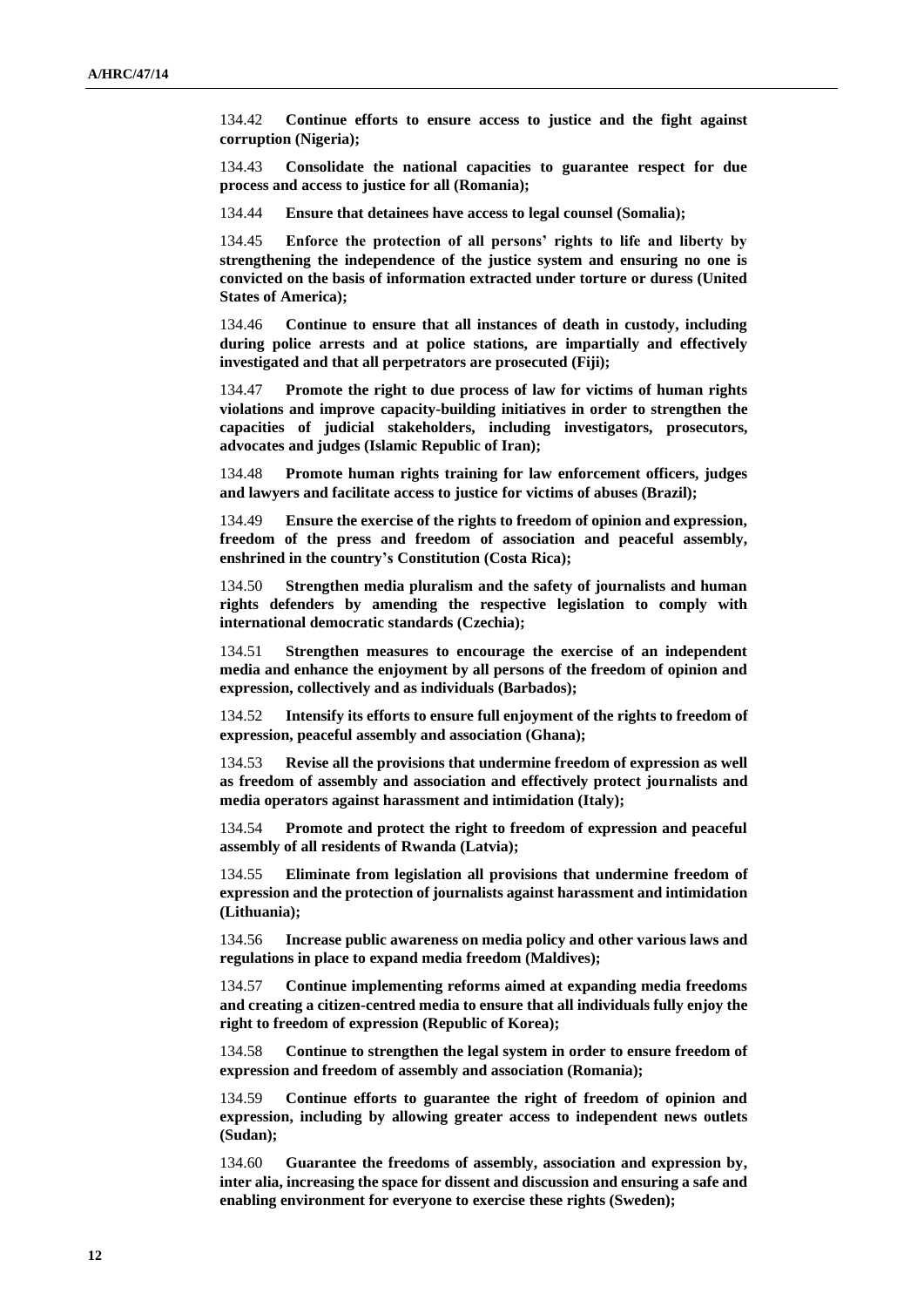134.61 **Promote an enabling environment for independent media and civil society organizations, in particular by bringing laws on civil society and media into conformity with the right to freedom of expression as it is set out in article 19 of the International Covenant on Civil and Political Rights (Switzerland);**

134.62 **Protect and enable journalists to work freely, without fear of retribution, and ensure that State authorities comply with the access to information law (United Kingdom of Great Britain and Northern Ireland);**

134.63 **Ensure fully the right to freedom of association (Spain);**

134.64 **Strengthen the role of civil society (Cameroon);**

134.65 **Review the registration requirements for local and international nongovernmental organizations with a view to better facilitating and simplifying the process (Canada);**

134.66 **Redouble efforts to combat human trafficking and ensure that perpetrators of sexual violence and trafficking in women and children are brought to justice and held accountable (Egypt);**

134.67 **Strengthen implementation of its anti-human trafficking legislation, ensuring a victim-oriented framework in the process (Philippines);**

134.68 **Continue efforts to combat human trafficking, particularly by improving the training of military and law enforcement officers (Burkina Faso);**

134.69 **Take the necessary steps to enforce the law to combat human trafficking by enhancing law enforcement agencies (Somalia);**

134.70 **Continue to strengthen frameworks to prevent child trafficking and ensure that perpetrators are brought to justice (Uganda);**

134.71 **Continue to make advances in establishing frameworks to effectively identify child victims of human trafficking and provide them with appropriate medical and psychosocial services (Fiji);**

134.72 **Continue its efforts to identify, track and rehabilitate child trafficking and child labour victims (Turkey);**

134.73 **Continue to implement employment strategies designed to improve the rate of youth employment, including through international capacity-building cooperation in the field of vocational training (Indonesia);**

134.74 **Continue to promote sustainable economic and social development, to advance poverty alleviation and to improve people's living standards (China);**

134.75 **Continue to implement and strengthen its successful plans and social programmes in favour of its people, with particular emphasis on the fields of education, health care and food (Bolivarian Republic of Venezuela);**

134.76 **Give due notice to the populations affected by the expropriation processes and guarantee them fair compensation, in accordance with the law on expropriation for public utility and land ownership (Switzerland);**

134.77 **Improve access to adequate housing, safe drinking water and adequate sanitation (Ukraine);**

134.78 **Continue to implement sustainable policies and practices to reduce poverty, particularly in rural areas (Haiti);**

134.79 **Strengthen the response to poverty by making qualitative and quantitative improvements to the social protection and poverty eradication programmes for families, women and people living with disabilities (Botswana);**

134.80 **Continue efforts to lay the foundations for eliminating hunger and achieving food security (Libya);**

134.81 **Ensure its measures to reduce extreme poverty (Myanmar);**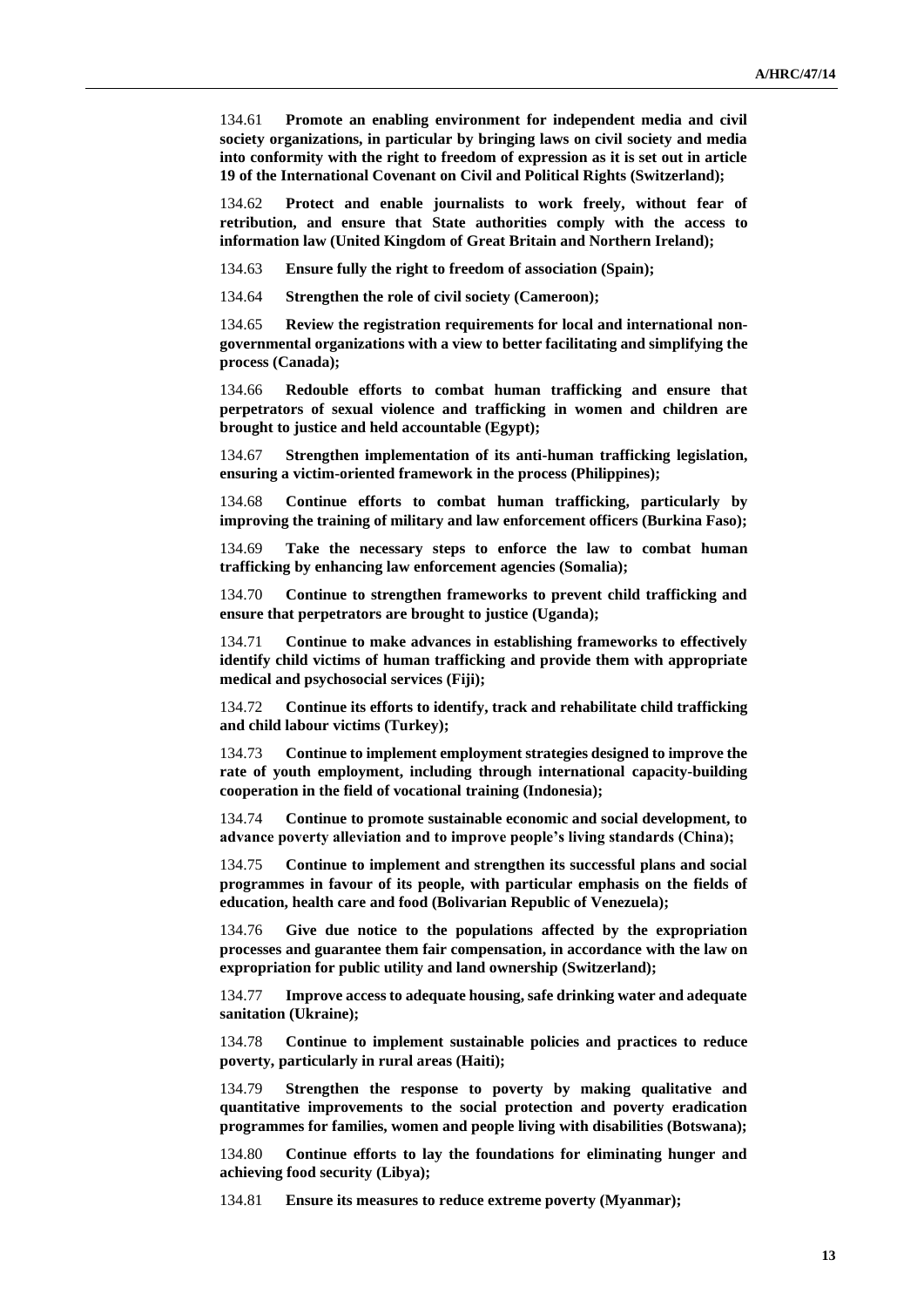134.82 **Ensure that its efforts to address poverty are inclusive, genderresponsive and human rights-based (Philippines);**

134.83 **Put in place social protection and poverty reduction programmes aimed at guaranteeing an adequate standard of living for people with disabilities (Senegal);**

134.84 **Further develop the health-care system in order to better protect people's right to health (China);**

134.85 **Continue measures to tackle undernourishment, especially chronic malnutrition of children (Germany);**

134.86 **Continue government efforts to strengthen integrated networks of health services (Oman);**

134.87 **Protect and ensure the enjoyment of the right to the highest attainable standard of health for all people by ensuring access to health-care services and comprehensive sexuality education (Uruguay);**

134.88 **Recognize the role of health and essential workers in defending human rights during the COVID-19 pandemic and provide a safe and enabling environment where they can conduct their work free from threats and intimidation (Indonesia);**

134.89 **Commence a widespread educational campaign on the importance of antenatal care for pregnant women (Bahamas);**

134.90 **Guarantee access for women and girls to sexual and reproductive health and rights and facilitate their access to comprehensive sexuality education (France);**

134.91 **Work towards the reduction of the maternal mortality rate, while maintaining a holistic approach to the concept of health, which accounts for the mental, physical and spiritual dimensions of the human person (Holy See);**

134.92 **Implement the commitment made at the Nairobi Summit on the twenty-fifth anniversary of the International Conference on Population and Development to further improve family planning access, service delivery and uptake by increasing the number of health facilities and skilled health-care providers and by expanding the available contraceptive method mix, including emergency contraceptives (Iceland);**

134.93 **Continue efforts to reduce the maternal mortality rate, particularly by improving the quality, availability and accessibility of health care (Burkina Faso);**

134.94 **Accelerate the scaling up of access to safe drinking water in schools, particularly at the nursery, primary and secondary school levels (Bahamas);**

134.95 **Fully implement plans to strengthen the school feeding programme that aims to reduce malnutrition among schoolchildren (Bahamas);**

134.96 **Continue expanding the infrastructure, budget and human resources for education in order to reach the commitment to free, universal, quality and inclusive education (Cuba);**

134.97 **Increase school enrolment (Cyprus);**

134.98 **Expand the number of qualified English-speaking teachers within schools and look to increase secondary school attendance (Israel);**

134.99 **Work on making the education system more inclusive for persons with disabilities (Israel);**

134.100 **Continue efforts to guarantee equal access to education, in particular the promotion of girls' secondary education (Kenya);**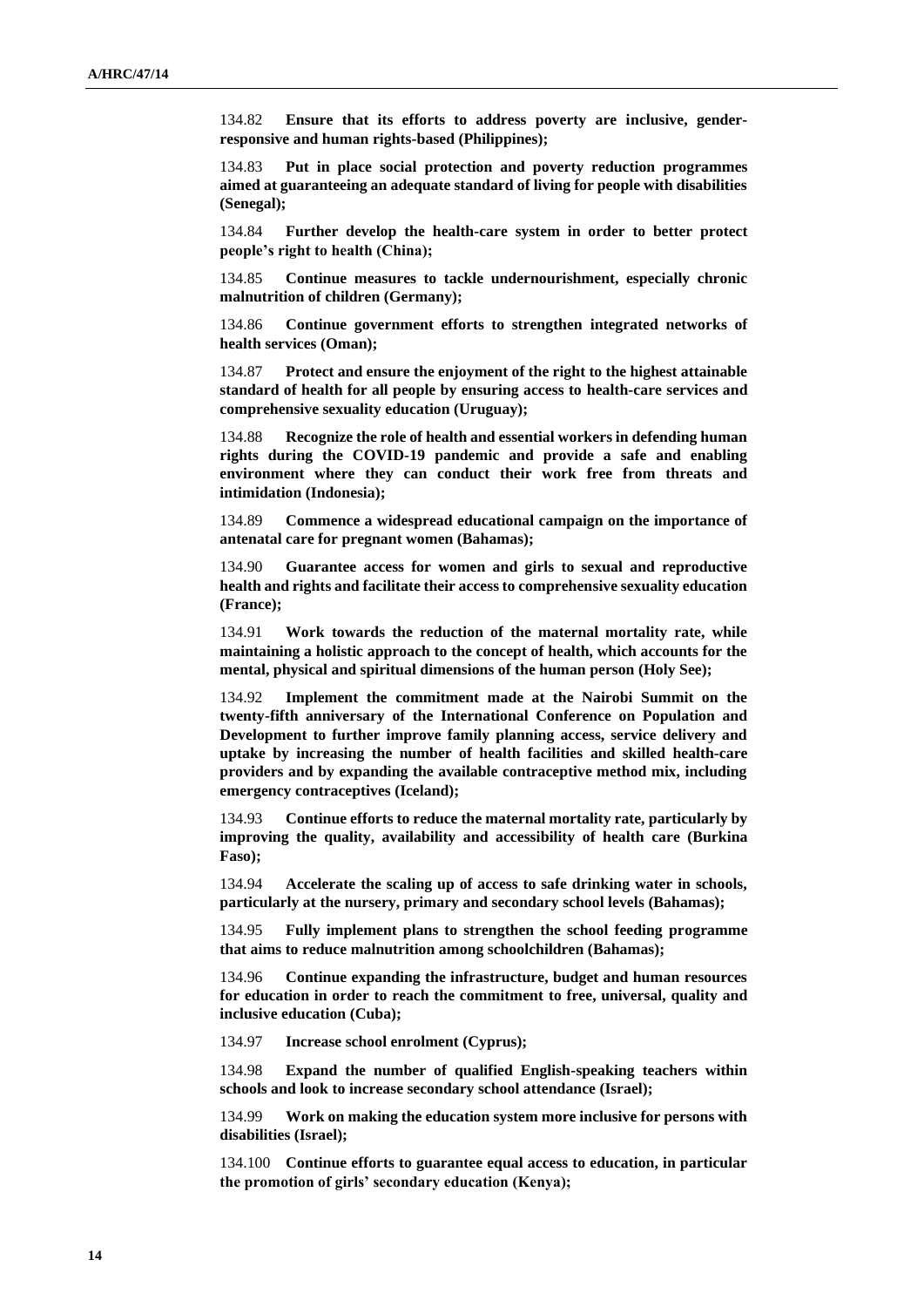134.101 **Continue efforts to raise the quality of education and to ensure that free secondary education is accessible to all children (Lithuania);**

134.102 **Provide quality and universal access to education to all its citizens in line with Sustainable Development Goal 4 (Mauritius);**

134.103 **Integrate human rights education into school curricula and training programmes for teachers (Mozambique);**

134.104 **Continue its endeavours towards achieving free, universal and quality education that is accessible to all children (Myanmar);**

134.105 **Pursue efforts to ensure the continuous improvement of the quality of all actors in the educational system (Oman);**

134.106 **Continue its efforts to commit to achieving free and quality education for all, and to increase the number of classrooms throughout the country (Qatar);**

134.107 **Enable more opportunities in rural areas in terms of educational facilities (Turkey);**

134.108 **Keep up its efforts aimed at strengthening the realization of economic, social and cultural rights, in particular the right to education, and improve the quality of education (Algeria);**

134.109 **Explore home-grown social capitals that would promote gender equality and women's empowerment (Ethiopia);**

134.110 **Maintain promotion of gender equality and women's empowerment initiatives (Kenya);**

134.111 **Accelerate the development of a gender-based management information system and its reporting (Kenya);**

134.112 **Further strengthen its commitment and measures to ensure gender equality and women's empowerment (Myanmar);**

134.113 **Develop and implement specific policies, with the necessary human and financial resources, for the advancement and empowerment of girls and women with disabilities (Bulgaria);**

134.114 **Sustain efforts for women's empowerment and the integration of human rights education in the curriculum (Pakistan);**

134.115 **Continue to take measures to improve the position of women in society, especially in rural areas (Serbia);**

134.116 **Given the disproportionate impact of the COVID-19 pandemic on women, factor this aspect into account during its ongoing review of its National Gender Policy and implementation of its strategic plan so that more effective policies can be put in place to build on the gains achieved thus far (Singapore);**

134.117 **Continue efforts to achieve gender equality and women's empowerment (Cameroon);**

134.118 **Continue efforts made to gender equality, empowering women and enhancing their participation in decision-making (Tunisia);**

134.119 **Continue community-based efforts to ensure the realization of the rights of women in accordance with the national laws (Uganda);**

134.120 **Continue its efforts in order to improve gender equality in the country, including by ensuring the empowerment of women in all spheres (Azerbaijan);**

134.121 **Combat all forms of violence against women, including domestic and sexual violence (Chile);**

134.122 **Enhance all efforts to combat all forms of violence against women (Croatia);**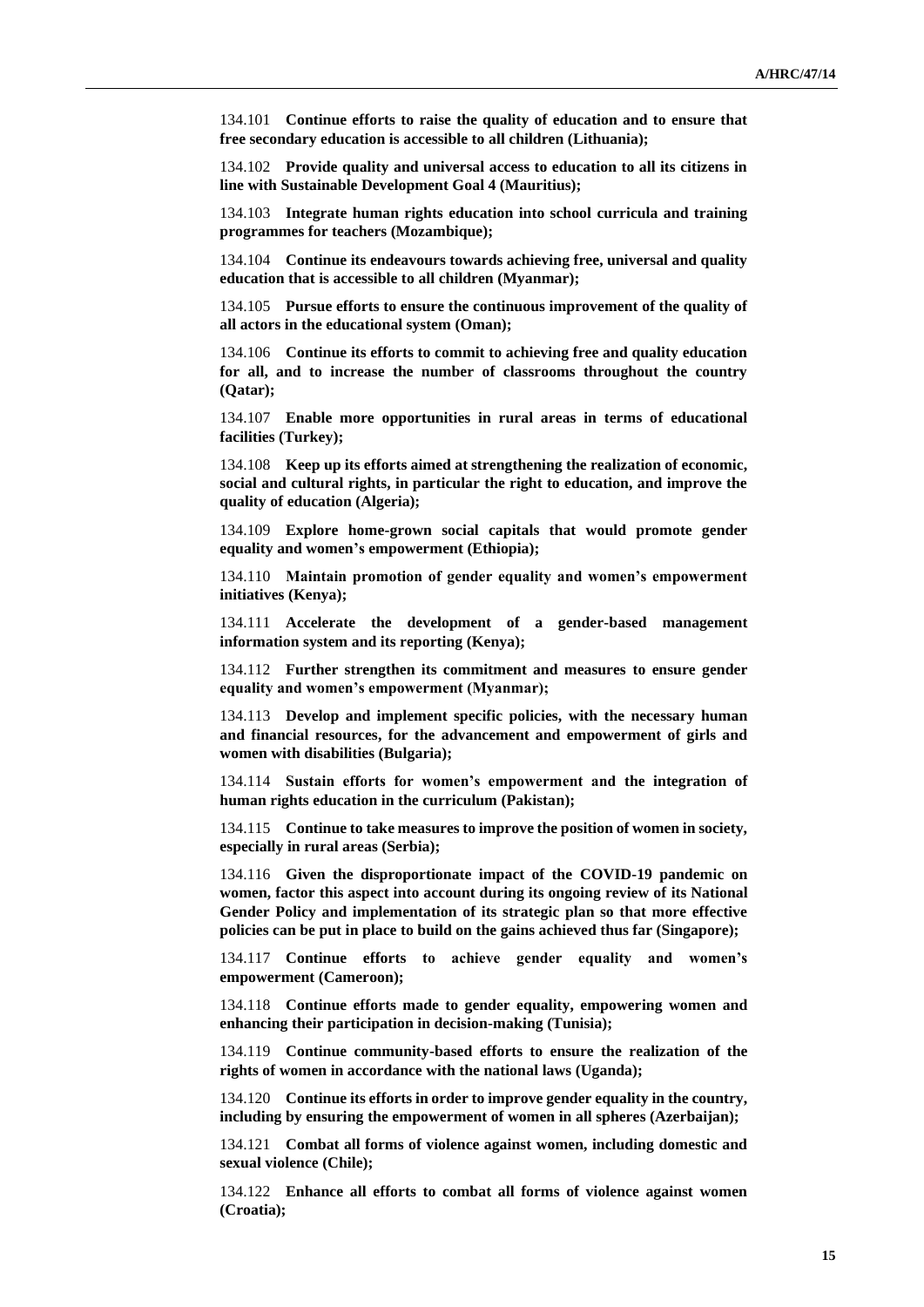134.123 **Continue to combat all forms of violence against women, including domestic violence and sexual violence (Djibouti);**

134.124 **End all forms of violence against women and girls, especially sexual violence, continue training of its peacekeepers in recognizing gender-based violence in conflict situations, investigate all cases and ensure women's access to justice as well as bring perpetrators into justice (Finland);**

134.125 **Reinvigorate its efforts to combat all forms of gender-based violence against women (Georgia);**

134.126 **Enhance its efforts to firmly combat all forms of gender-based violence against women, including domestic and sexual violence (Iceland);**

134.127 **Further enhance efforts to combat all forms of gender-based violence against women, including domestic and sexual violence (India);**

134.128 **Enhance the efforts to combat all forms of violence against women (Iraq);**

134.129 **Prioritize the creation of effective mechanisms and procedures for reporting cases of sexual abuse and exploitation of women and girls (Botswana);**

134.130 **Strengthen measures to eliminate sexual and gender-based violence against adolescent girls and women (Lesotho);**

134.131 **Enhance efforts to combat all forms of gender-based violence against women, including domestic and sexual violence (Lithuania);**

134.132 **Strengthen efforts to combat all forms of gender-based violence against women, including domestic and sexual violence (Namibia);**

134.133 **Enhance efforts to combat all forms of gender-based violence against women, including domestic and sexual violence (Nepal);**

134.134 **Ensure the effective application of its legislation against gender-based violence and investigate, prosecute and condemn perpetrators of sexual and gender-based violence (Norway);**

134.135 **Continue its efforts to strengthen the legal framework to combat gender-based violence against women, including domestic and sexual violence (Republic of Korea);**

134.136 **Enhance its efforts to combat all forms of gender-based violence against women, including domestic violence and sexual violence (Sierra Leone);**

134.137 **Implement the Law on Prevention and Punishment of Gender-based Violence and ensure zero tolerance among law enforcement agencies for genderbased violence (Sweden);**

134.138 **Enhance efforts to combat all forms of gender-based violence, including domestic and sexual violence (Ukraine);**

134.139 **Enhance its efforts to combat all forms of gender-based violence against women, including domestic and sexual violence (Zambia);**

134.140 **Continue efforts to combat discrimination and violence against women, such as domestic violence (Morocco);**

134.141 **Continue to allocate the necessary budgetary and other resources required to promote and protect children, particularly those living in poverty (Barbados);**

134.142 **Put in place adequate safeguards and measures to face the high rate of child abandonment, based on the principle of the best interests of the child, while working to address the root causes of this phenomenon (Holy See);**

134.143 **Continue to take steps to strengthen the legal framework for the protection of children and the rights of children (India);**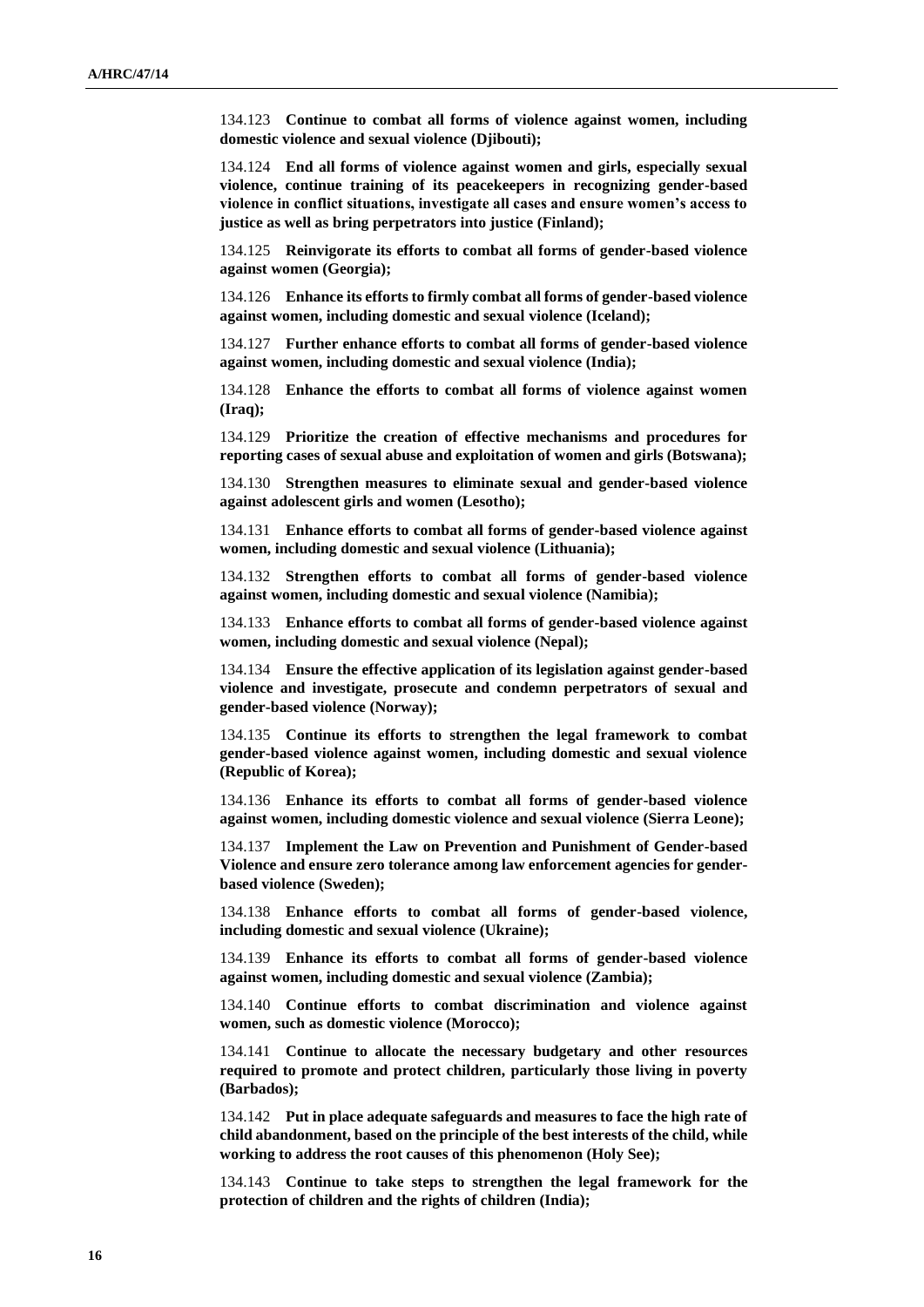134.144 **Effectively address the issues of teenage pregnancy, child labour and the inaccessibility of children with disabilities to educational facilities and an adequate standard of living (Islamic Republic of Iran);**

134.145 **Intensify efforts to promote and protect the rights of the child (Iraq);**

134.146 **Make further efforts to promote respect for the rights of children and combat child labour, as well as all forms of violence and exploitation against children (Italy);**

134.147 **Increase efforts to eradicate child labour (Malaysia);**

134.148 **Ensure full access to education, health and social services for children in disadvantaged or vulnerable situations, including children with disabilities, children in street situations, children affected by HIV/AIDS, children living in poverty or in child-headed households and children from historically marginalized communities, including the Batwa (Bulgaria);**

134.149 **Intensify efforts to protect and provide assistance to children living in the streets by strengthening national rehabilitation services and working to inculcate positive behaviours, and provide them with education and professional skills (Qatar);**

134.150 **Adopt the necessary measures to protect the integrity of persons with disabilities in all settings, including the prevention of forced treatment and forced sterilization of persons with disabilities (Croatia);**

134.151 **Strengthen national bodies responsible for guaranteeing the rights of people with disabilities and ensure their full integration into society (Djibouti);**

134.152 **Guarantee to persons with disabilities, especially children with disabilities, the right to an inclusive quality education and health services, with accessible environments and adequately trained teachers and professionals to provide individual support (Finland);**

134.153 **Enhance protection of the rights of persons with disabilities and effectively address domestic violence against women and children (Islamic Republic of Iran);**

134.154 **Continue effective measures to protect the rights of persons with disabilities, including persons with albinism (Nepal);**

134.155 **Raise awareness of the key provisions of Ministerial Order No. 007/2016 and the Special Needs and Inclusive Education Policy among all relevant stakeholders, including persons with disabilities, so as to ensure their effective implementation (Singapore);**

134.156 **Take appropriate measures to prevent and address all forms of disability-based discrimination (Zambia);**

134.157 **Intensify efforts to safeguard the rights of immigrants and refugees (Barbados);**

134.158 **Continue efforts to promote and protect the rights of refugees, in particular their rights to food, education and access to clean and safe drinking water (Lesotho);**

134.159 **Ensure that all reception centres for refugee and asylum-seeking children are adapted to their needs and that all unaccompanied and separated children have access to national refugee status determination procedures, as well as investigate any reports of the alleged disappearance of children from refugee camps, in particular adolescent girls (Mexico);**

134.160 **Accelerate the implementation of the national action plan to eradicate statelessness (Angola).**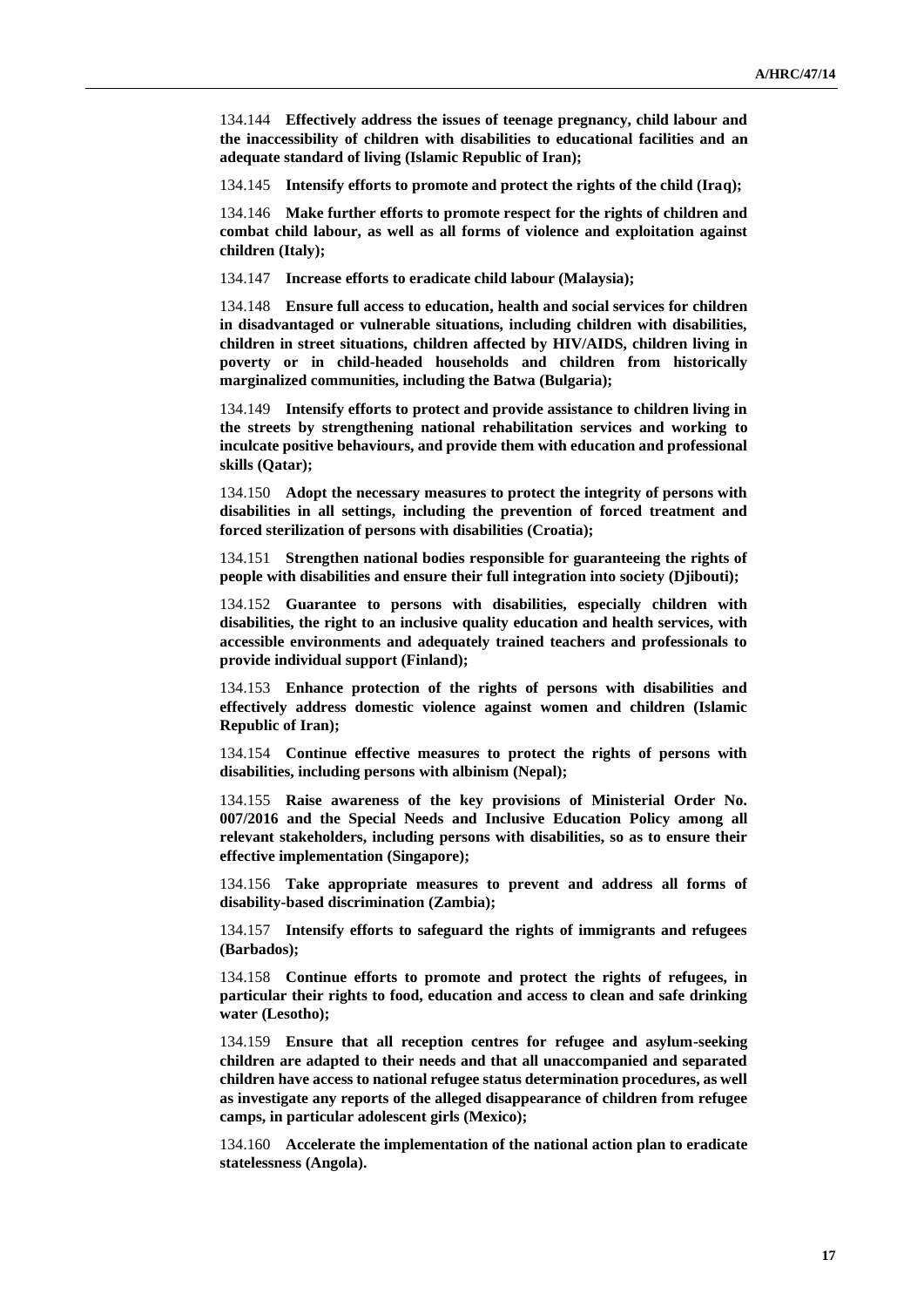135. **The following recommendations will be examined by Rwanda, which will provide responses in due time, but no later than the forty-seventh session of the Human Rights Council:**

135.1 **Ratify the International Covenant on Civil and Political Rights, the Convention against Torture and Other Cruel, Inhuman or Degrading Treatment or Punishment, the International Convention on the Elimination of All Forms of Racial Discrimination, the International Convention for the Protection of All Persons from Enforced Disappearance and the Rome Statute of the International Criminal Court (Austria);**

135.2 **Ratify the International Convention for the Protection of All Persons from Enforced Disappearance (Portugal);**

135.3 **Ratify the International Convention for the Protection of All Persons from Enforced Disappearance and the Rome Statute of the International Criminal Court (Costa Rica);**

135.4 **Accede to the International Convention for the Protection of All Persons from Enforced Disappearance, as a remaining part of the core international human rights treaties (Czechia);**

135.5 **Finalize the ratification of the International Convention for the Protection of All Persons from Enforced Disappearance (Democratic Republic of the Congo);**

135.6 **Ratify the International Convention for the Protection of All Persons from Enforced Disappearance and the Rome Statute of the International Criminal Court (France);**

135.7 **Ratify the International Convention for the Protection of All Persons from Enforced Disappearance (Germany);**

135.8 **Sign and ratify the International Convention for the Protection of All Persons from Enforced Disappearance (Honduras);**

135.9 **Proceed with the early ratification of the International Convention for the Protection of All Persons from Enforced Disappearance (Japan);**

135.10 **Ratify the International Convention for the Protection of All Persons from Enforced Disappearance and implement policies to halt this practice (Brazil);**

135.11 **Become a party to and implement the International Convention for the Protection of All Persons from Enforced Disappearance to ensure compliance with international standards, in line with our previous two recommendations (Netherlands);**

135.12 **Reconsider ratifying the International Convention for the Protection of All Persons from Enforced Disappearance (Romania);**

135.13 **Consider ratifying the International Convention for the Protection of All Persons from Enforced Disappearance (Senegal);**

135.14 **Ratify the International Convention for the Protection of All Persons from Enforced Disappearance (Switzerland);**

135.15 **Ratify the International Convention for the Protection of All Persons from Enforced Disappearance (Togo);**

135.16 **Ratify the International Convention for the Protection of All Persons from Enforced Disappearance, the Optional Protocol to Convention on the Rights of the Child on a communications procedure and the Optional Protocol to International Covenant on Civil and Political Rights (Ukraine);**

135.17 **Consider ratifying the International Convention for the Protection of All Persons from Enforced Disappearance, in accordance with the recommendation accepted by the country during the first cycle (Argentina);**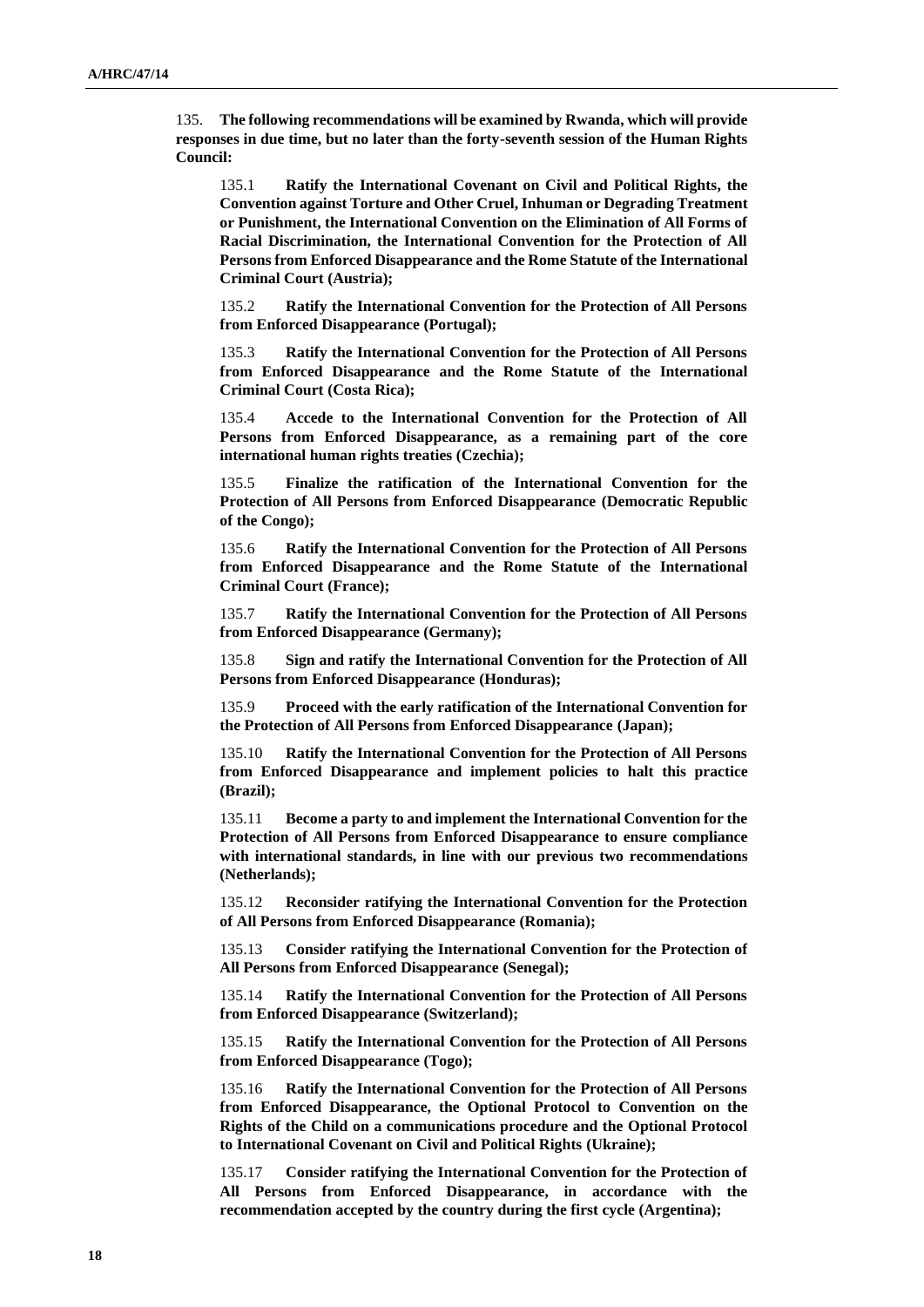135.18 **Accede to the International Convention for the Protection of All Persons from Enforced Disappearance (Armenia);**

135.19 **Take action to eliminate all cases of enforced disappearances and ensure that all cases of enforced disappearance are thoroughly and impartially investigated and perpetrators are brought to justice (Australia);**

135.20 **Ratify the Rome Statute of the International Criminal Court (Honduras);**

135.21 **Ratify the Rome Statute of the International Criminal Court (Lithuania);**

135.22 **Ratify the Rome Statute of the International Criminal Court (Mexico);**

135.23 **Respond positively to pending visit requests to the country by the special procedures (Costa Rica);**

135.24 **Cooperate fully with the Subcommittee on Prevention of Torture and Other Cruel, Inhuman or Degrading Treatment or Punishment and facilitate a country visit as soon as practicable (Germany);**

135.25 **Provide the Subcommittee on Prevention of Torture and Other Cruel, Inhuman or Degrading Treatment or Punishment unrestricted access to all places of detention, in full respect for the principle of confidentiality and freedom from reprisal (Portugal);**

135.26 **Ensure that the Subcommittee on Prevention of Torture and Other Cruel, Inhuman or Degrading Treatment or Punishment is able to visit the country (Canada);**

135.27 **Cooperate fully with the Subcommittee on Prevention of Torture and other Cruel, Inhuman or Degrading Treatment or Punishment to allow a country visit as soon as possible (Argentina);**

135.28 **Recommit to Rwanda's previous declaration under article 24 (6) of the African Charter on Human and Peoples' Rights to allow individuals and NGOs to bring cases directly to the African Court on Human and Peoples' Rights (Australia);**

135.29 **Criminalize the compulsory recruitment of children into national armed forces and non-State armed groups (Paraguay);**

135.30 **Criminalize the compulsory recruitment of children in the national armed forces and non-State armed groups (Timor-Leste);**

135.31 **Criminalize the compulsory recruitment of children in the national armed forces and non-State armed groups (Montenegro);**

135.32 **Include, under article 6 of its Constitution, the prohibition of discrimination on the basis of sexual orientation (Belgium);**

135.33 **Conduct transparent, credible and independent investigations into allegations of extrajudicial killings, deaths in custody, enforced disappearances and torture, and bring perpetrators to justice (United Kingdom of Great Britain and Northern Ireland);**

135.34 **Ensure an independent, impartial investigation of all allegations of extrajudicial, arbitrary or summary executions and enforced disappearances, as well as the prosecution of those found guilty (Romania);**

135.35 **Carry out independent investigations into all allegations of human rights violations such as forced disappearances, arbitrary and prolonged detentions, extrajudicial executions and torture and ill-treatment in detention centres and ensure the prosecution of alleged perpetrators (Spain);**

135.36 **Ensure due process and conduct effective and objective investigations regarding cases of alleged arbitrary arrest, detention and extrajudicial**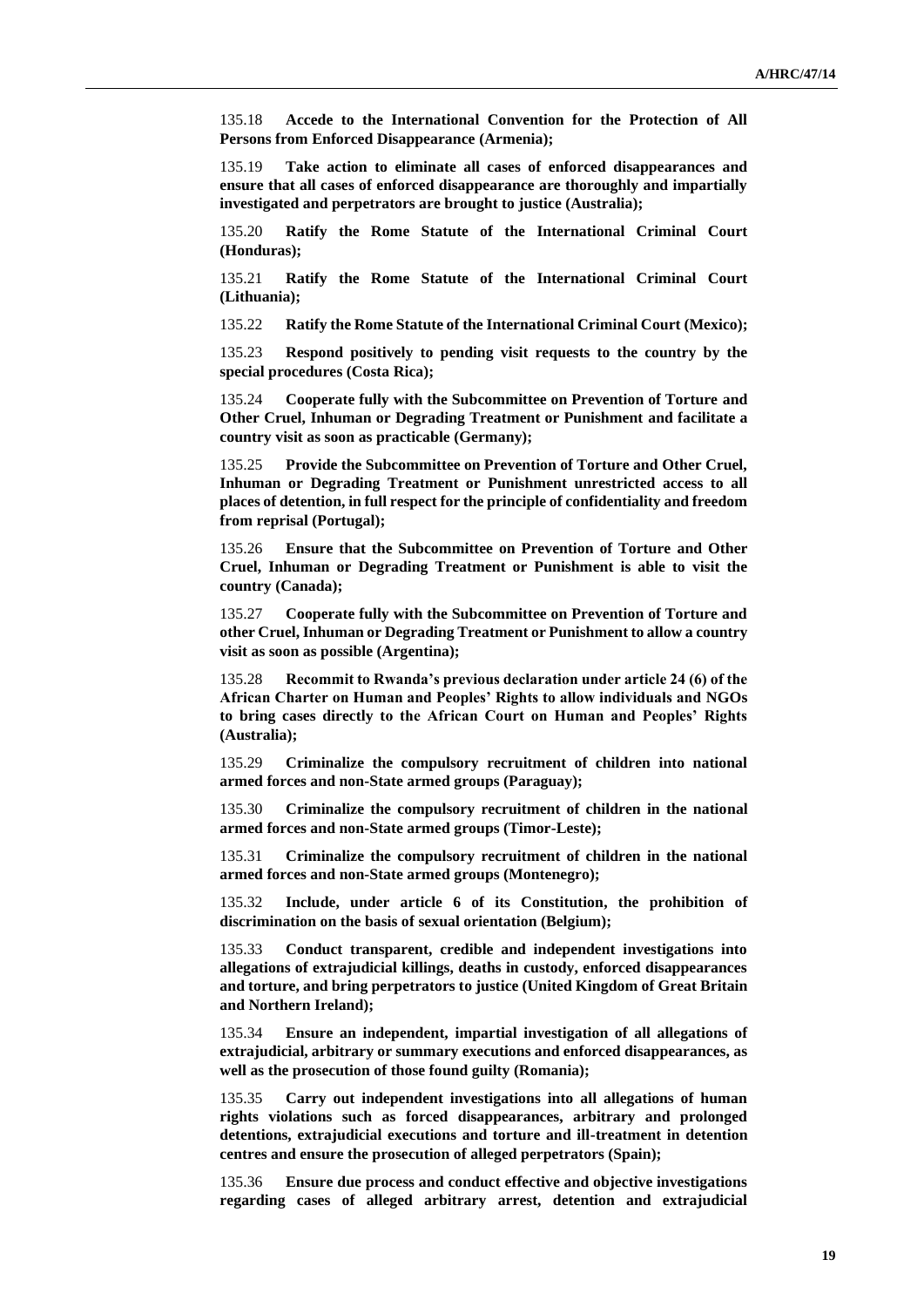**executions, including those which may constitute enforced disappearance (Sweden);**

135.37 **Independently and transparently investigate credible allegations of unlawful or arbitrary arrests and detentions, killings and enforced disappearances of human rights defenders, political opponents and journalists, prosecuting alleged perpetrators under the law (United States of America);**

135.38 **Continue to participate in and engage with cases ongoing at the African Court on Human and Peoples' Rights (Malta);**

135.39 **Continue efforts to promote religious tolerance by ensuring accommodation for religious minorities in the workplace (Malta);**

135.40 **Amend article 96 of the Penal Code regarding incitement to genocide to bring it into line with international standards on freedom of expression (Slovenia);**

135.41 **Promote the right to freedom of expression by ending detentions and harassment of members of the media and civil society for their reporting (United States of America);**

135.42 **Consider reviewing the registration requirements for both national and international NGOs with a view to simplifying the process (Malta);**

135.43 **Amend Law No. 04/2012 and Law No. 05/2012, in consultation with civil society organizations, in order to remove existing restrictions on their legal registration (Uruguay);**

135.44 **Conduct thorough, impartial and independent investigations into all reports of harassment and attacks on human rights defenders and journalists, and bring those responsible to justice (Ireland);**

135.45 **Take measures to protect human right defenders and journalists from harassment and attacks and ensure independent credible investigations of alleged cases and the prosecution of offenders (Austria);**

135.46 **Screen, identify and provide support to trafficking victims, including those held in government transit centres (United Kingdom of Great Britain and Northern Ireland);**

135.47 **Take all legal and administrative measures that are necessary to prevent, prosecute and eliminate the exploitation of children in the sex industry, including within the tourism sector (Chad);**

135.48 **Take all necessary measures to prevent, prosecute and eliminate the exploitation of children in the sex industry, including within the tourism sector (Chile);**

135.49 **Enhance the implementation of existing legislation to prevent child marriage (Namibia).**

136. **The recommendations formulated during the interactive dialogue have been examined by Rwanda and have been noted by Rwanda:**

136.1 **Ratify the main international human rights treaties that are still pending, in order to make progress on Sustainable Development Goals 5, 11, 13 and 16 (Paraguay);**

136.2 **Ratify the Optional Protocol to the Convention on the Rights of the Child on a communications procedure, as well as the Optional Protocol to the International Covenant on Civil and Political Rights (Cyprus);**

136.3 **Ratify the Optional Protocol to Convention on the Rights of the Child on a communications procedure and the Optional Protocol to the International Covenant on Economic, Social and Cultural Rights, on an individual complaints mechanism (Portugal);**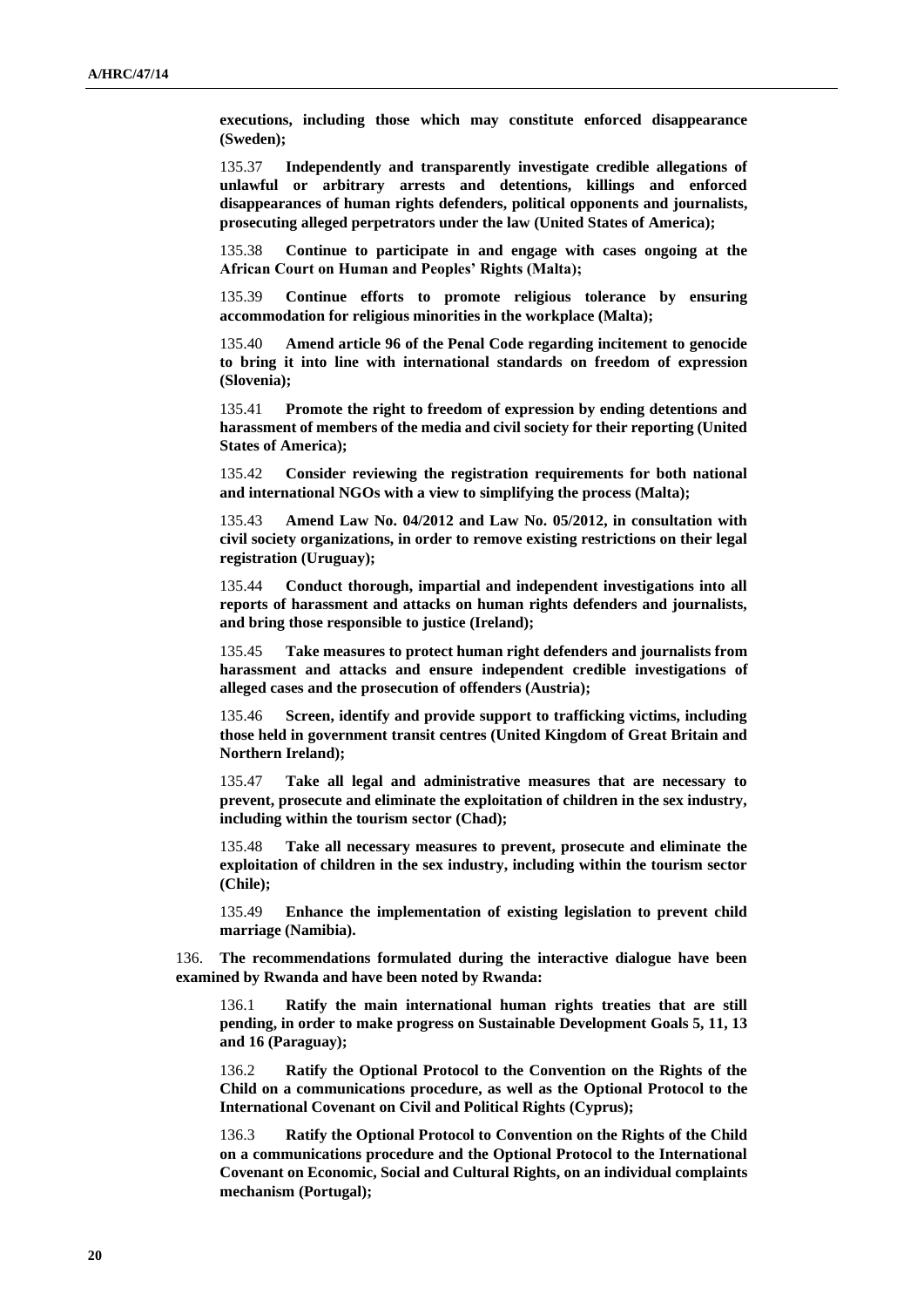136.4 **Ratify the Optional Protocol to the International Covenant on Civil and Political Rights (Togo);**

136.5 **Consider the possibility of ratifying the International Convention for the Protection of All Persons from Enforced Disappearance (Chile);**

136.6 **Sign and ratify the Treaty on the Prohibition of Nuclear Weapons (Honduras);**

136.7 **Ratify the International Labour Organization Domestic Workers Convention, 2011 (No. 189), to advance Sustainable Development Goals 5.4, 8 and 16 (Paraguay);**

136.8 **Ratify the Optional Protocol to the International Covenant on Economic, Social and Cultural Rights (Togo);**

136.9 **Continue to make efforts to bring its domestic legislation in line with the international treaties Rwanda was party to before the Constitutional amendment of 2015 (India);**

136.10 **Accelerate the adoption of the bill on trafficking in persons (Timor-Leste);**

136.11 **Establish a permanent national mechanism for the implementation, reporting and monitoring of human rights recommendations, considering the possibility of receiving cooperation for this purpose, within the framework of Sustainable Development Goals 16 and 17 (Paraguay);**

136.12 **Ensure, in law and in practice, the protection of the rights of vulnerable groups of its population, particularly women, children, persons with disabilities, older persons as well as ethnic minorities (Russian Federation);**

136.13 **Adopt comprehensive anti-discrimination legislation that addresses direct and indirect discrimination and encompasses all the prohibited grounds of discrimination, including sexual orientation and gender identity (Iceland);**

136.14 **Ratify and fully align its national legislation with all the obligations under the Rome Statute of the International Criminal Court, as previously recommended (Latvia);**

136.15 **Adopt the implementing decree for the law determining the offences and penalties in general (Mali);**

136.16 **Enact legislation recognizing the full capacity of persons with disabilities (Montenegro);**

136.17 **Repeal all legal provisions that are discriminatory towards women and adopt comprehensive anti-discrimination legislation; furthermore, strengthen efforts to raise awareness of existing legislation and to fight prejudices and stereotypical attitudes that lead to discriminatory practices against women (Portugal);**

136.18 **Guarantee the protection of lesbian, gay, bisexual, transgender and intersex people against violence, harassment and arbitrary arrests (France);**

136.19 **Consider investigating all allegations of extrajudicial, arbitrary or summary executions and enforced disappearances (Sierra Leone);**

136.20 **Conduct independent investigations into all cases of excessive use of force by security forces, as well as extrajudicial killings and enforced disappearances, in order to bring those responsible to justice (Switzerland);**

136.21 **Take all necessary measures to combat impunity for the crimes of enforced disappearance and human trafficking (Ukraine);**

136.22 **Take all appropriate measures to ensure that all reported cases of torture, enforced disappearance and arbitrary detention are investigated and**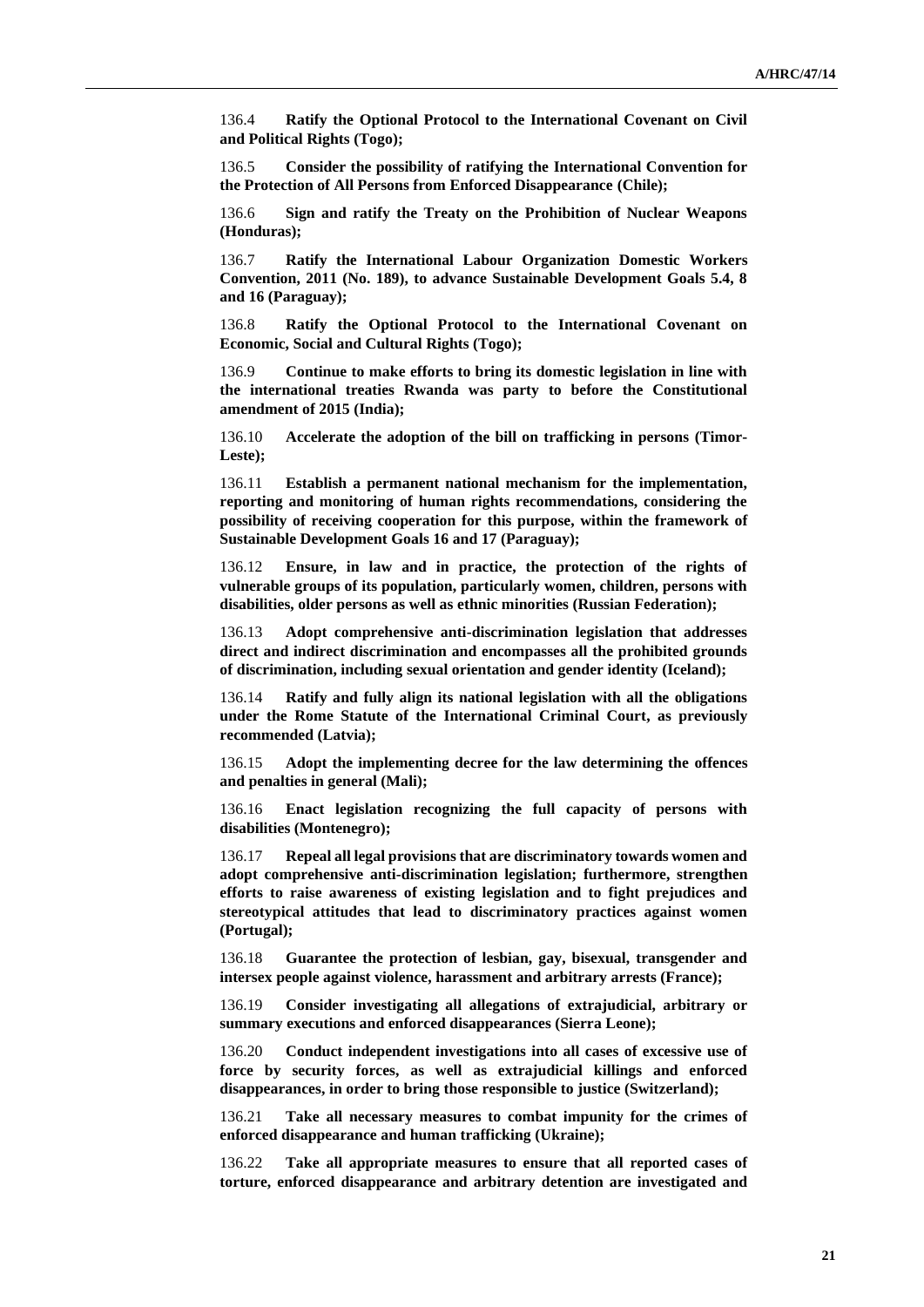**ratify the International Convention for the Protection of All Persons from Enforced Disappearance (Italy);**

136.23 **Allow independent investigations of allegations of torture and illtreatment in detention facilities (Norway);**

136.24 **Ensure that members of marginalized groups – including persons with disabilities, children living in the streets and also lesbian, gay, bisexual, transgender and intersex individuals – do not become subject to arbitrary detention or ill-treatment by the security forces (Germany);**

136.25 **Increase transparency in the legal system and commission independent investigations into allegations of extrajudicial killings, arbitrary arrests, deaths in custody and unlawful detentions (Australia);**

136.26 **Combat impunity for the crime of enforced disappearance (Côte d'Ivoire);**

136.27 **Investigate cases of extrajudicial arrests, unlawful detentions and arbitrary executions (Cyprus);**

136.28 **Ensure that the right to freedom of religion or belief is guaranteed and protected within Rwanda, and that religious minorities are treated equally as regards their human rights and fundamental freedoms (Ghana);**

136.29 **Promote media freedom by creating a legal framework for the selfregulatory Rwanda Media Commission (Germany);**

136.30 **Strengthen freedom of expression, in line with the Constitution of Rwanda and international law, particularly through the establishment of a binding legal instrument that guarantees the independence of the Rwanda Media Commission (Belgium);**

136.31 **Protect and uphold the freedom of expression and peaceful assembly, including by respecting and supporting free and independent media, in line with international human rights standards (Iceland);**

136.32 **Take further measures to protect journalists and human rights defenders (Japan);**

136.33 **Take measures to protect freedom of expression and protect journalists from harassment and injustices (Norway);**

136.34 **Take concrete steps to ensure media independence (Sierra Leone);**

136.35 **Remove from the legislation any provision that violates the right to freedom of expression (Spain);**

136.36 **Amend article 2 (19) of the media law to broaden the definition of journalist in order to include citizen journalists, freelance journalists and bloggers, in accordance with international standards on freedom of expression (Canada);**

136.37 **Enhance freedom of expression by amending the 2018 Penal Code to repeal the offence of spreading false information or harmful propaganda with intent to cause hostile international opinion against the Rwandan Government and insults or defamation against the President (Australia);**

136.38 **Take measures against the legal ambiguity regarding the competences of media regulatory bodies such as the Rwanda Media Commission in order to strengthen their independence against government interference and align them with international standards (Austria);**

136.39 **Guarantee the protection and freedom of expression of politicians, journalists and rights defenders and fight against the impunity of the perpetrators of violence against them (France);**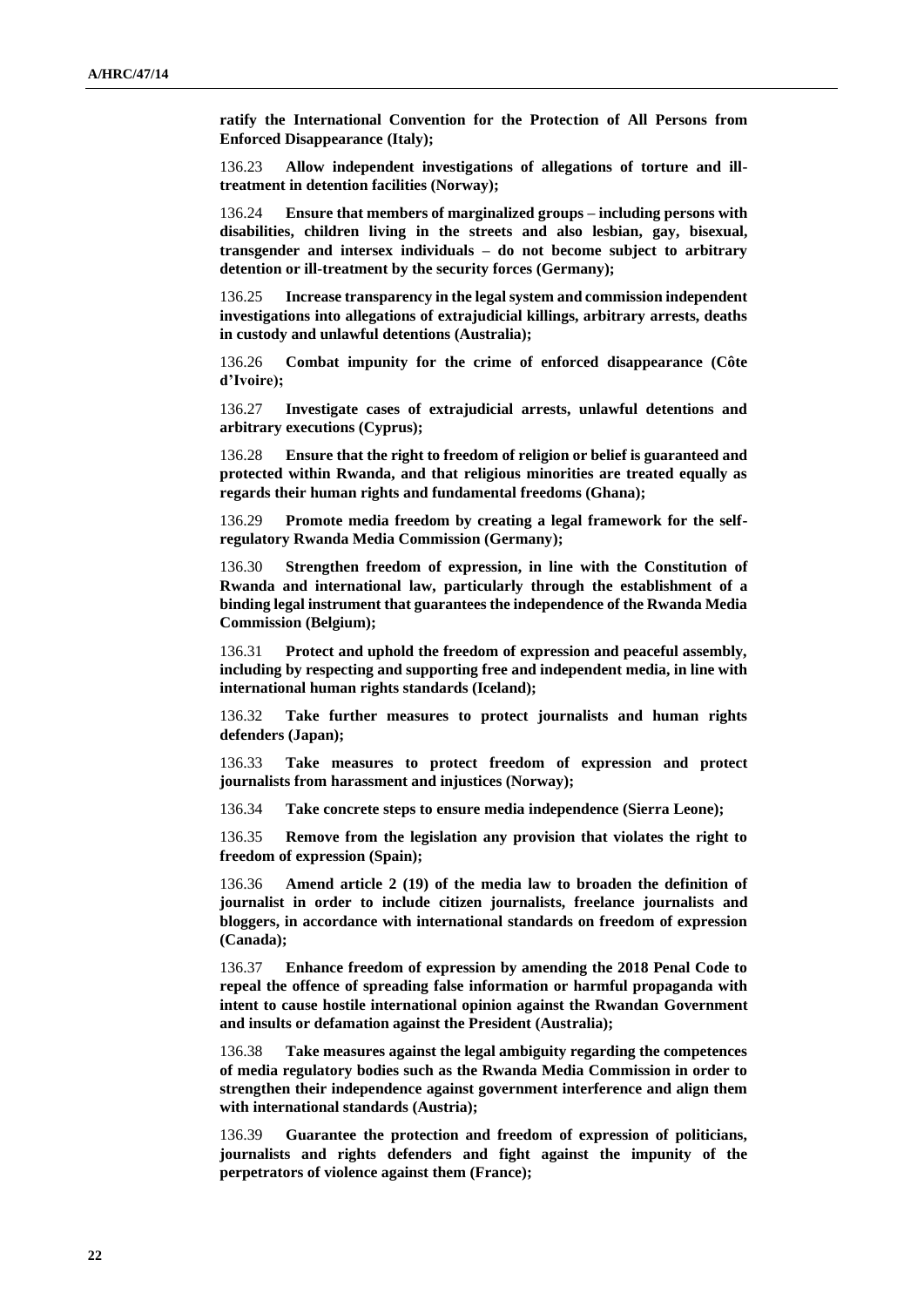136.40 **Ensure a safe and enabling environment for civil society, including by lifting onerous registration requirements on civil society organizations (Ireland);**

136.41 **Take measures to foster a safe, respectful and enabling environment for civil society and human rights defenders, free from persecution, intimidation and harassment, and to relax the requirements for registering NGOs (Latvia);**

136.42 **Guarantee a vibrant civil society and the independence of NGOs by revising laws affecting their registration and operations (Norway);**

136.43 **Guarantee the independence of civil society organizations and human rights defenders (Côte d'Ivoire);**

136.44 **Ensure the rights to freedom of opinion and expression, peaceful assembly and association; fully investigate threats, arbitrary arrests, intimidation and harassment of human rights defenders, who are recognized as stakeholders in the national Human Rights Action Plan; and review the registration of NGOs in order to simplify the process (Finland);**

136.45 **Strengthen its progress on democratization, the broadening of political and civil space and the protection of human rights defenders (Norway);**

136.46 **Protect the legitimate work of human rights defenders and political opponents (Spain);**

136.47 **Complete the adoption of the national action plan against human trafficking (Gabon);**

136.48 **Accelerate the process of adoption of the national action plan against human trafficking (Georgia);**

136.49 **Accelerate the adoption of the bill on trafficking in persons and child labour (Sierra Leone);**

136.50 **Eradicate child sexual exploitation and abuse by strengthening relevant legislation and establishing appropriate monitoring and reporting mechanisms (Cyprus);**

136.51 **Adopt a comprehensive policy to avert sexual exploitation and abuse of children, as well as all forms of slavery and trafficking (Holy See);**

136.52 **Reinforce measures to protect the rights of children and youth from sexual violence, abuse and trafficking (Mozambique);**

136.53 **Establish effective mechanisms, procedures and guidelines for the mandatory reporting of cases of sexual exploitation and sexual abuse of minors (Senegal);**

136.54 **Ensure effective protection of the rights of the child, especially with regard to prevention, prosecution and elimination of sexual exploitation of children (Ukraine);**

136.55 **Support, through economic and social policies, the institution of the family and the preservation of family values (Haiti);**

136.56 **Adopt and implement comprehensive policies to increase employment opportunities for persons with disabilities and take more measures to promote the integration of women into the labour force (Malaysia);**

136.57 **Facilitate the employment of persons with disabilities in both the public and the private sectors and ensure their access to all public services (Turkey);**

136.58 **Promote the integration of women into the labour force and adopt a gender-sensitive and adequately resourced employment policy (Zambia);**

136.59 **Provide families living in poverty with adequate social protection and create income-generating opportunities for them (Malaysia);**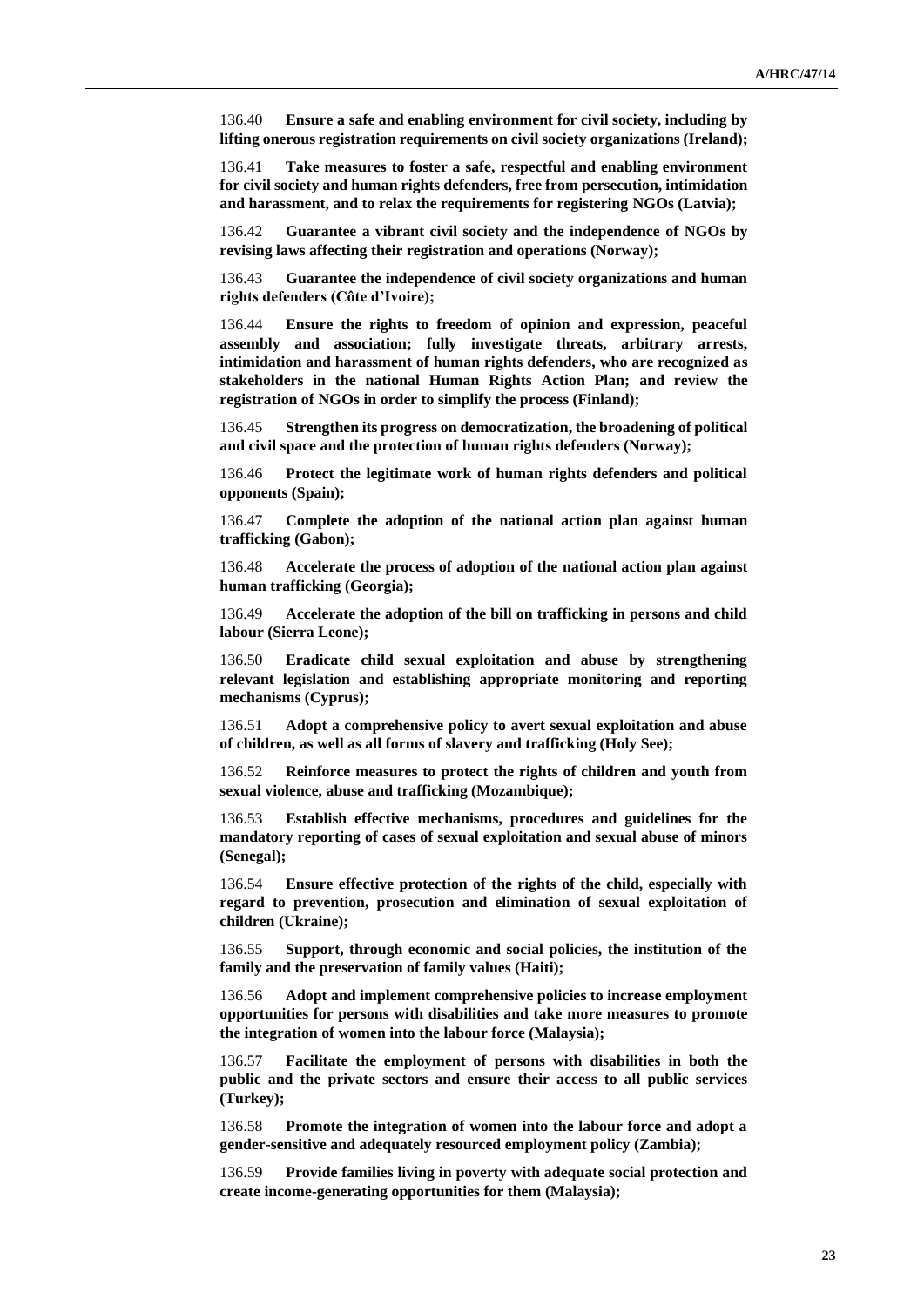136.60 **Amend its legislation in order to legalize the termination of pregnancies in cases of risk to the life of the pregnant woman, rape, incest and severe impairment of the fetus (Denmark);**

136.61 **Continue efforts to reduce maternal mortality rates, in particular by removing obstacles to access to termination of pregnancy in its existing legal clauses and continuing the public debate geared towards the ultimate decriminalization of abortion (Uruguay);**

136.62 **Consider introducing a year of mandatory and free preschool education (Argentina);**

136.63 **Take further steps to improve the enrolment of women at the tertiary education level (Ethiopia);**

136.64 **Strengthen efforts to improve the constitutional and policy framework with an aim to ensure women's participation in all levels of decision-making (Sudan);**

136.65 **Put in place appropriate mechanisms to combat gender-based violence (Mauritius);**

136.66 **Enact an explicit prohibition of the corporal punishment of children in all settings, including at home (Croatia);**

136.67 **Ensure the proper application of Law No. 17/2017 establishing the National Rehabilitation Service so that no violation of the rights of the child is committed (Belgium);**

136.68 **Ensure adequate resources for programmes focusing on children, especially children with disabilities (Philippines);**

136.69 **Take the necessary institutional measures to ensure that street children in transit centres are not subjected to arbitrary detention or illtreatment (Canada);**

136.70 **Take steps with a view to prohibiting early and forced marriage (Cyprus);**

136.71 **Take further measures to prevent child marriage (Mozambique);**

136.72 **Take measures to prevent child marriage, including by developing a national action plan and dedicating resources for its implementation (Zambia);**

136.73 **Adopt legal provisions recognizing the full legal capacity of persons with disabilities (Côte d'Ivoire);**

136.74 **Take all appropriate measures to prevent and combat all forms of disability-based discrimination (Chad);**

136.75 **Adopt a national strategy to ensure accessibility to public, health and education services for persons with disabilities (Sudan).**

137. **All conclusions and/or recommendations contained in the present report reflect the position of the submitting States and/or the State under review. They should not be construed as endorsed by the Working Group as a whole.**